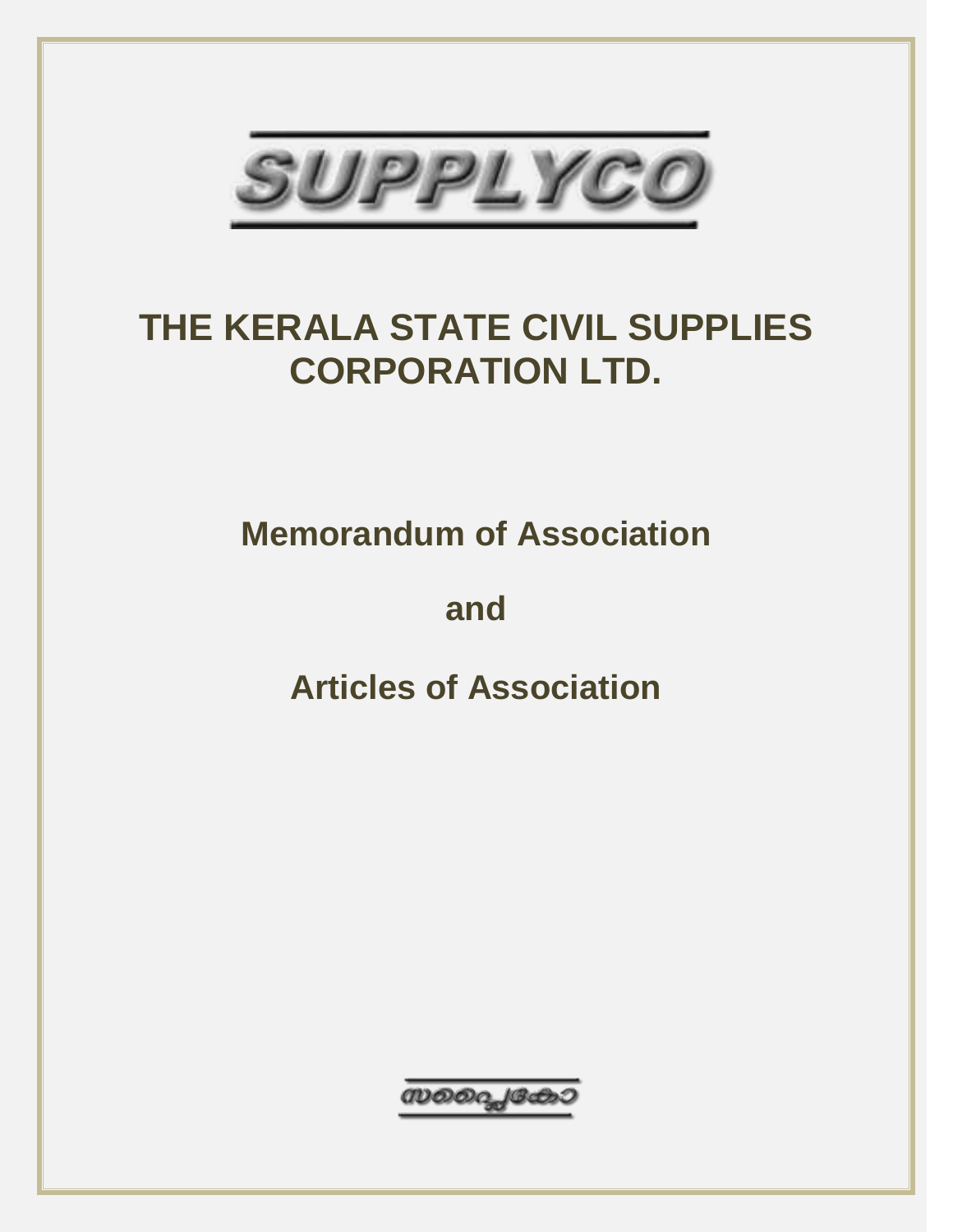#### **ARTICLES OF ASSOCIATION**

# **OF**

## **THE KERALA STATE CIVIL SUPPLIES CORPORATION LIMITED**

- **1.** (1) **Definitions** In these articles unless the context otherwise requires-
	- (a) "Act" means the Companies Act, 1956 (Central Act I of 1956).
	- (b) "Board" means Board of Directors of the Company.
	- (c) "Capital" means the capital for the time being raised or authorized within the limit of the Company and also includes the paid up capital of the Company.
	- (d) "Chairman" means the Chairman of the Board of Directors for the time being of the Company.
	- (e) "Company" means the Kerala State Civil Supplies Corporation Limited.
	- (f) "Directors" means the Directors for the time being of the Company.
	- (g) "Dividend" includes bonus,
	- (h) "Essential Commodity" means any commodity which the Government may consider as essential.
	- (i) "Executor" or "Administrator" means a person who has obtained probate or letters of administration as the case may be' from a competent court.
	- (j) "Governor" means the Governor of Kerala and includes the Government of Kerala<sup>i</sup>.
	- (k) "Government" means the Government of Kerala.
	- (l) "In writing" or "written" includes printing, lithography and other modes representing or reproducing words in a visible form.
	- (m) "Month" means a calendar month.
	- (n) "Office" means the registered office for the time being of the Company.
	- (o) "Persons" include any Company or Association or body of individuals whether incorporated or not.
	- (p) "Register" means the register of members to be kept pursuant to Section 150 of the Act.
	- (q) "Regulations of the Company" means the regulations for the time being in force for the management of the Company.
	- (r) "Seal" means the common seal for the time being of the Company.
	- (s) "Shares" means the shares or stocks into which the capital is divided and the interest corresponding with such shares or stocks.
	- (t) "Year" means the financial year.

 $\overline{a}$ 

 (2) Unless the context otherwise requires, the words or expressions, contained in these articles shall bear the same meaning as in the Act, or any statutory

i **Article 1 (I) (j) of Articles of Association was amended vide Special General Meeting held on 06-03-1982 to replace the sub-clause (j) " Governor" means the Governor of Kerala" with the above as per G.O Ms No.47/80/Food dated 23-10-1980.**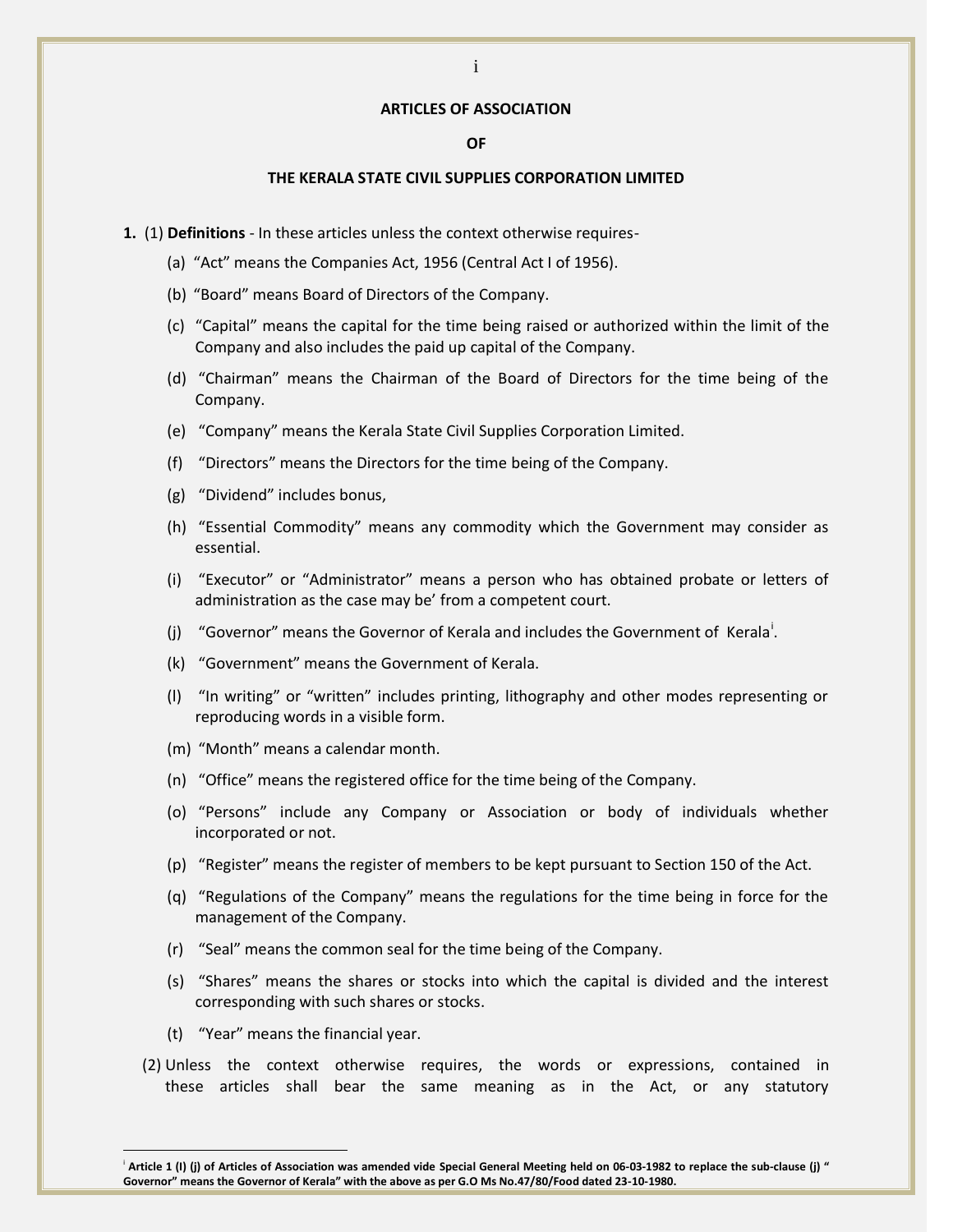modification thereof in force at the date on which the regulations became binding on the Company.

- **2. Table 'A' not apply** The regulations contained in Table 'A' in the First Schedule to the Act shall not apply to the Company except in so far as they have been specifically stated by or under these articles.
- **3. Private Company** The Company is a private limited company within the meaning of Section 3 (1) (iii) of the Act and accordingly:-
	- (a) The right of transfer of shares shall be restricted as hereinafter provided.
	- (b) The number of members of the company shall not exceed 50 (fifty) excluding
		- (i) persons who are in the employment of the Company, and
		- (ii) persons who, having been formerly in the employment of the Company, were members of the Company, whilst in that employment and have continued to be members after the employment ceased.

Provided that were two or more persons hold one or more shares in the Company jointly they shall for the purpose of this provision, be treated as a single member.

- (c) No invitation shall be issued to the public to subscribe for any shares in or debentures of the Company.
- **4. Capital** The Authorised Share Capital of the Company shall be such amounts as may, from time to time as provided in Clause V of the Memorandum of Association with power to increase or reduce the capital of the company and to divide the shares in the capital for the time being into several classes and attach thereto respectively such preferential or qualified or special rights privileges or conditions and to vary, modify or abrogate any such right, privilege or conditions in such a manner as may permitted by the Company Act 2013. $^{\text{II}}$
- **5. Funds of Company not to be employed for purchasing the Company's shares** Subject to Section 77 of the Act no part of the funds of the Company shall be employed in the purchase or in loans upon the security of the company's shares.
- **6. Allotment of shares** -

- (a) Subject to the provision of the Act and these Articles and to the rights of the Government, the shares shall be under the control of the Board of Directors who may allot or otherwise dispose of the same to such persons on such terms and conditions as they think fit.
- (b) Subject to the provisions, if any, in that behalf of the Memorandum of Association of the Company and without prejudice to any special rights previously conferred on the holders of existing shares in the company, any share in the company, may be issued with such special rights or such restrictions, whether in regard to dividend voting rights of share capital or otherwise, as the Company may from time to time by special resolution determine, and any preference share may with the sanction of a

Article 4 of the Articles of Association has been amended vide Special Resolution passed at an Extra - Ordinary General Meeting **held on 07-05-2016 to substitute the existed Article 4 with a new Article.** 

**Article 4 of the Articles of Association had been amended vide Special Resolution passed at a Special General Meeting held on 06-03-1982 following the increase of Authorised Share Capital of the Company from Rs. 3,00,00,000/- (Rupees Three Crores only) to Rs. 15,00,00,000/- (Rupees Fifteen Crores only).**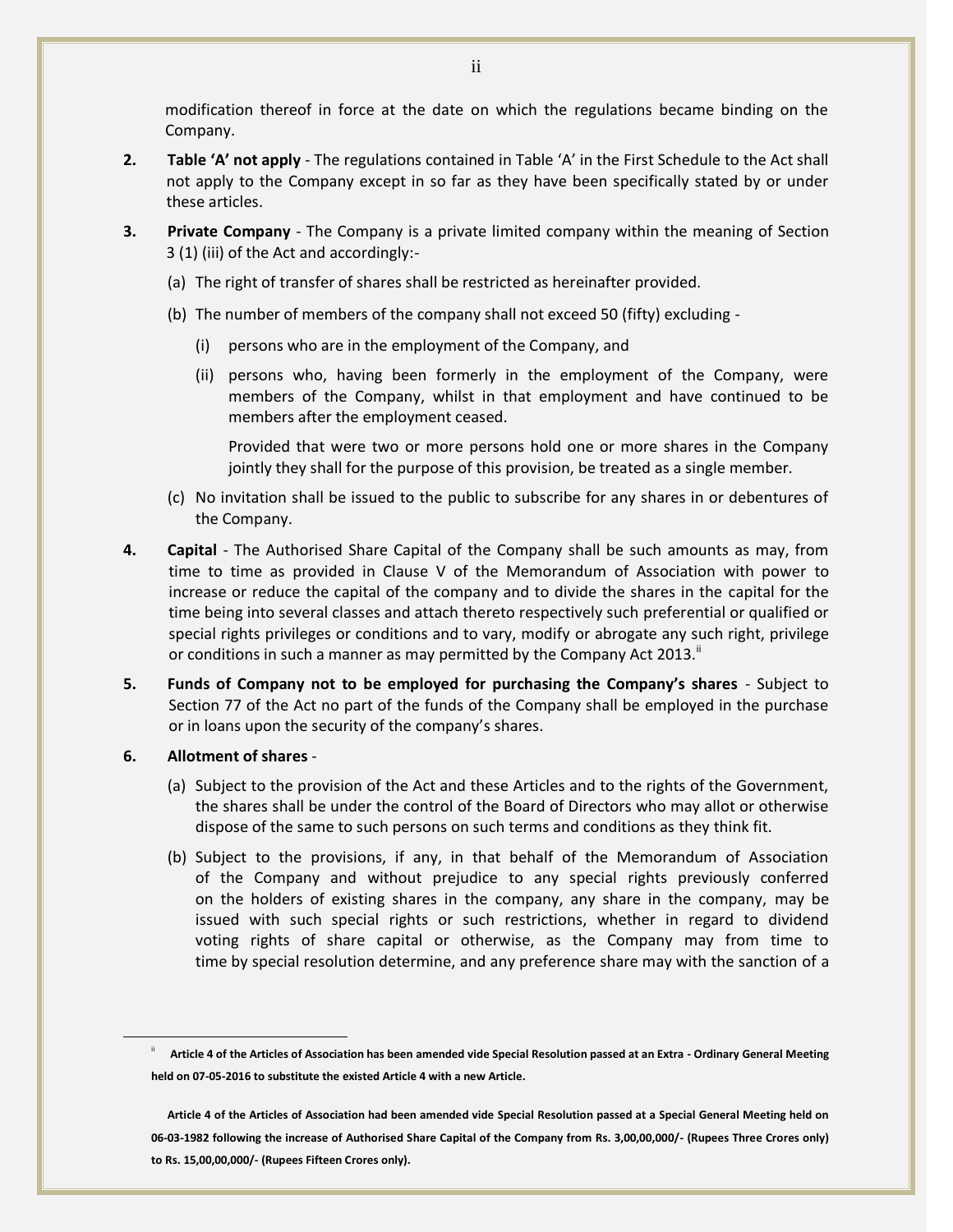special resolution be issued on the terms that it is, or at the option of the Company is liable, to be redeemed.

**7. Share certificate** - Every persons whose name is entered as a member in the register shall without payment of any fee or charge, be entitled to a certificate under, the seal of the Company specifying the share or shares held by him and the amount paid therein.

Provided that in respect of a share or shares held jointly by several persons, the company shall not be bound to issue more than one certificate and delivery of a share certificate to one of several joint holders shall be sufficient delivery to all.

- **8. Particulars on share certificate** Every certificate of shares shall specify the number and denoting numbers of the shares in respect of which it is issued and the amount paid up there on and shall be signed by at least two Directors subject to The Companies (Issue of Share Certificates Rules, 1960).
- **9. Issue of new share certificate in place of one defaced, torn or old, decrepit, worn out or lost or destroyed** -
	- (a) If any share certificate is defaced, torn or old, descrepit, wornout, or there is no further space on the back thereof for endorsement of transfer, then, upon the surrender thereof to the Company, it may order the same to be cancelled and issued a new certificate in lieu thereof.
	- (b) If any share certificate is lost or destroyed, it may be renewed on obtaining prior consent of the Board and on payment of a fee of 50 paise and in such reasonable terms, if any as to evidence and indemnity and the payment of out-of-pocket expenses incurred by the Company in investigating evidence, as the Directors think fit.
- **10. Calls on Shares** The Directors may from time to time make calls upon the members in respect of any moneys unpaid on their shares and specify the time or times of payments and each member shall pay to the Company at the time or times so specified the amount called on his shares.

Provided, however that the Directors may, from time to time at their discretion extend the time fixed for the payment of any call.

**11. When interest on call payable** - If the sum payable in respect of any call be not paid on or before the day appointed for payment thereof, the holder for the time being, or the allottee of the share in respect of which a call shall have been made, shall pay interest on the same at such rate not exceeding 6 percent per annum as the Directors shall fix, from the day appointed for the payment thereof to the time of actual payment but the directors may waive payment of such interest wholly or in part.

# **12. Forfeiture of shares** -

- (1) If a member fails to pay any call or instalment of a call on the day appointed for payment thereof, the Board may, at any time thereafter during such time as any part of the call or instalment remains unpaid, serve a notice on him requiring payment of so much of the call or instalment as is unpaid together with any interest which may have accured.
- (2) The notice aforesaid shall-
	- (a) name of a further day (not being earlier than the expiry of fourteen days from the date of service of the notice) on or before which the payment required by the notice is to be made; and
	- (b) state that, in the event of non-payment on or before the day so named, the shares in respect of which the call was made will be liable to the forfeited.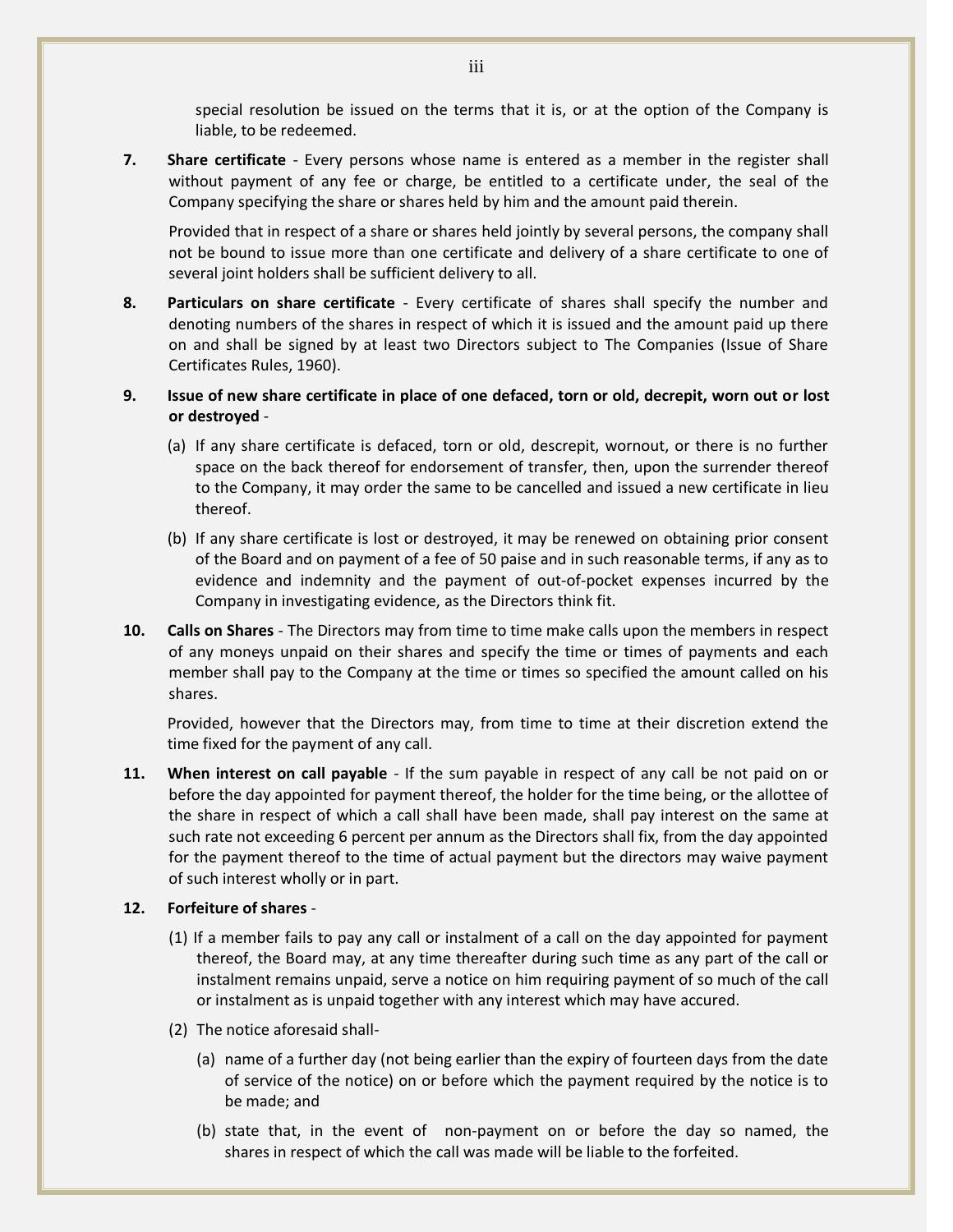- (3) If the requirement of any such notice as aforesaid are not complied with, any share in respect of which the notice has been given may, at any time, thereafter before the payment required by the notice has been made, be forfeited by a resolution of the Board to that effect.
- (4) A forfeited share may be sold or otherwise disposed of on such terms and in such manner as the Board thinks fit.
- (5) At any time before a sale or disposal of the forfeited shares as aforesaid, the Board may cancel the forfeiture on such terms as it thinks fit.

## **13. Effects of forfeiture** -

- (1) A person whose shares have been forfeited shall cease to be a member in respect of the forfeited shares but shall, notwithstanding the forfeiture, were presently payable by him to the company in respect of shares.
- (2) The liability of such persons shall cease if and when the Company shall have received payment in full of all such moneys in respect of shares.

## **14. Declaration of forfeiture** -

- (1) A duly verified declaration in writing that the declarant is a Director, the Manager or the Secretary of the Company and that a share in the Company has been duly forfeited on a date stated in the declaration shall be conclusive evidence of the facts therein stated as against all persons claiming to be entitled to the share.
- (2) The company may receive the consideration, if any, given for the share or any sale or disposal thereof and may execute a transfer of the share in favour of the person to whom the share is sold or disposed of.
- (3) The transferee shall thereupon be registered as the holder of the share.
- (4) The transferee shall not be bound to see to the application of the purchase money if any, nor shall his title to the share be affected by any irregularity or invalidity in the proceedings in reference to the forfeiture, sale or disposal of the shares.
- **15. Provisions regarding forfeiture to apply in the case of non-payment of sums payable at a fixed time** - The provisions of these articles as to forfeiture shall apply in the case of nonpayment of any sum which by terms of issue of a share, becomes payable at a fixed time, whether on account of the nominal value of the share or by way of premium as if the same had been payable by virtue of a call duly made and notified.
- **16. Payments in anticipation of calls may carry interest** The Directors may if they think fit, receive from any member willing to advance the same, all or any part of the moneys due upon the shares held by him beyond the sums actually called for and upon the moneys so paid in advance or so much thereof as from time to time exceeds the amount of calls then made upon the share in respect of which such advance has been made, the Company may pay interest at such rate not exceeding 6 percent per annum to the member paying such sum in advance and the Directors agree upon. The Director may, at any time, repay the amount so advanced upon giving to such member three months notice in writing.
- **17. The joint holders liability to pay** The joint holders of a share shall be jointly and severally liable to pay all calls in respect thereof.
- **18. Company's lien on share** The company shall have the first and paramount lien on every share (not being a fully paid share for all money's, whether presently payable or not) called or payable at a fixed time in respect of that share, and the company shall also have a lien on all shares (other than fully paid shares) standing registered in the name of a single person, for all money's presently payable by him or from his estate to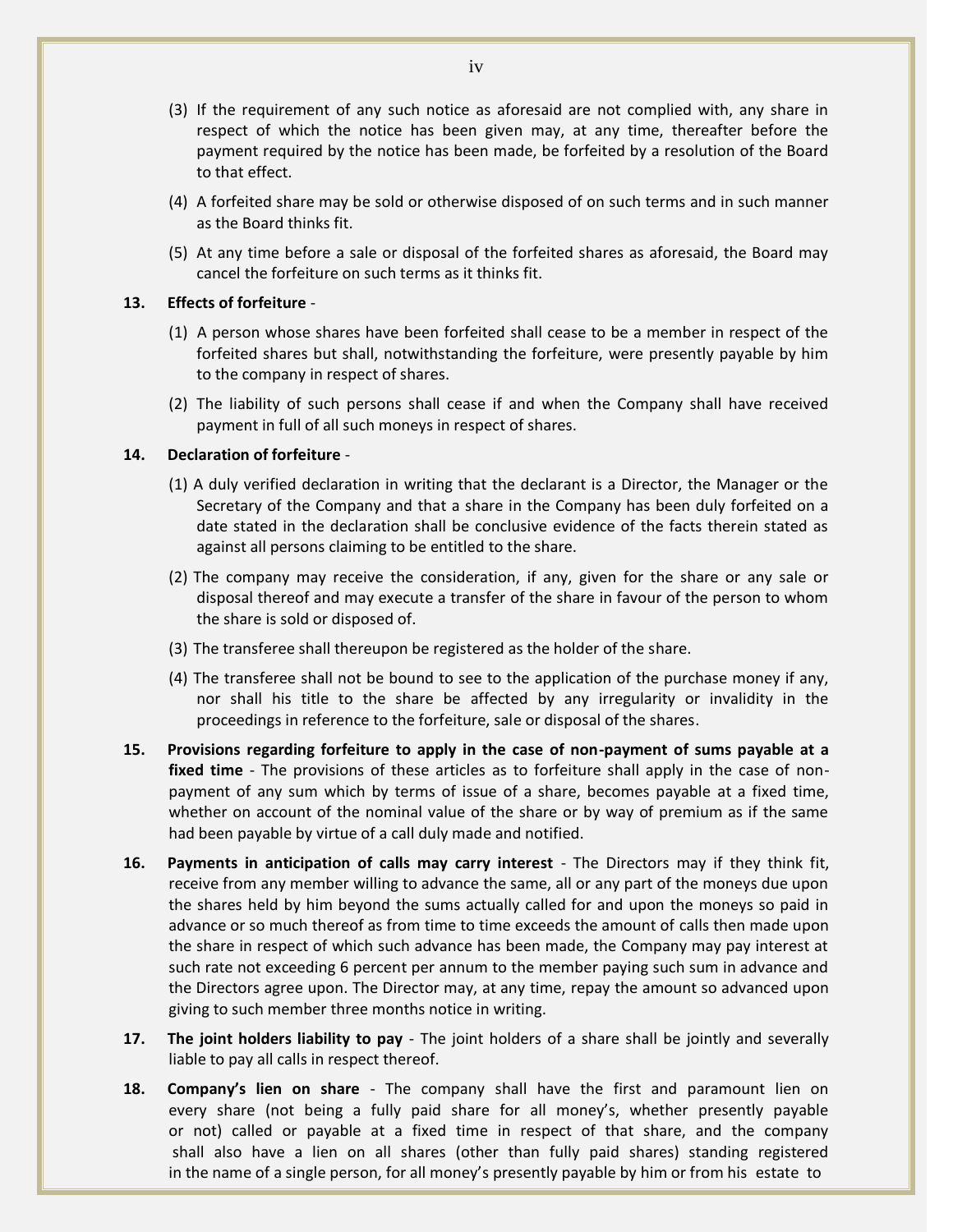the Company, but the Directors may at anytime, declare any share to be wholly or in part exempt from the provisions of this article. The Company's lien, if any, on the share shall extend to all dividends payable thereon.

- **19. Enforcement of lien by sale** The Company may sell, in such manner as the Directors think fit, any shares on which the company has a lien, but no sale shall be made unless a sum in respect of which the lien exists, is presently payable, nor until the expiration of fourteen days, after a notice in writing stating and demanding payment of such part of amount in respect of which the lien exist as is presently payable, has been given to the registered holder for the time being of the share or the persons entitled thereto by reason of his death or insolvency.
- **20. Application of proceeds of sales** The proceeds of the sale shall be received by the Company and shall be applied in payment of such part of the amount in respect of which the lien exists as in presently payable and the residue, if any, shall (subject to a like lien for sums not presently payable as existed upon the shares prior to the sale) be paid to the persons entitled to the shares at the date of the sale, The purchaser shall be registered as the holder of the shares and he shall not to bound to see the application of the purchase money, nor shall his title to the shares be affected by any irregularity or invalidity in the proceedings in reference to the sale.
- **21. Transfer and transmission of shares** The right of members to transfer their shares shall be restricted as follows:-
	- (a) A share may be transferred by a member or other person entitled to transfer only to a person approved by the Government.
	- (b) Subject to section 111 of the Act and subject as afore-said, the Directors may in their absolute and uncontrolled discretion, refuse to register any proposed transfer of shares.
- **22. Refusal of register transfer** If the Directors refuse to register the transfer of any shares they shall, within two months of the date on which the instrument of transfer is delivered to the Company send to the transferee and the transferor notice of the refusal.
- **23. Company not bound to recognize any interests in shares other than that of the registered holders** - Save as herein otherwise provided, the Directors shall be entitled to treat the person whose name appears on the register of members as the holder of any share as the absolute owner thereof and accordingly shall not (except as ordered by a Court of competent jurisdiction or as by law required) be bound to recognise any "Benami" trust or equity or equitable contingent or other claim to or interest in such share on the part of any persons, whether or not it shall have express or implied notice thereof.
- **24. Execution of transfer** The instrument of transfer of any share in the company shall be executed both by the transferor and transferee and the transferor shall be deemed to remain holder of the share until the name of the transferee is entered into the register of member in respect thereof.
- **25. Form of transfer** Shares in the Company shall be transferred in form 7 (B) prescribed in the Companies (Central Governments) General Rules and forms, 1956.
- **26. Instrument of transfer to be at the office and evidence of title to be given** Every instrument of transfer shall be presented at the office for registration, accompanied by the certificate of shares to be transferred, and such evidence as the Company may require to prove the title of the transferor or his right to transfer the shares . All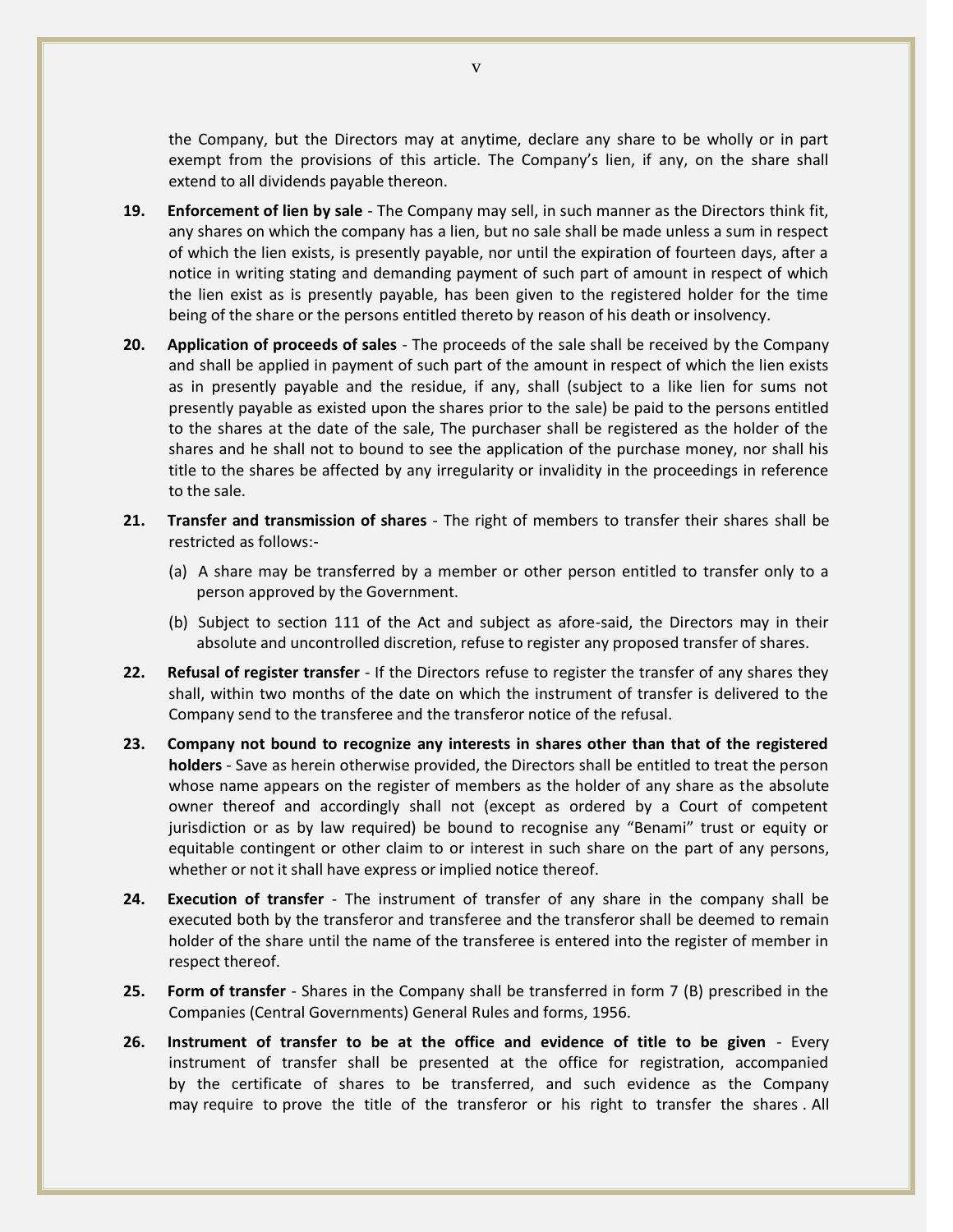instruments of transfer shall be retained by the Company but any Instrument of transfer which the Directors may decline to register shall on demand be returned to the persons depositing the same.

- **27. Transmission by operation of law** Nothing contained in Article 21 shall prejudice any power of the Company to register as shareholder any person to whom the right to any shares in the Company has been transmitted by operation of law.
- **28. Fee on transfer** A fee not exceeding two rupees may be charged for each transfer and shall if required by the Directors be paid before the registration thereof.
- **29. When register of members and debenture holders may be closed** The register of members or the register of debenture holders may be closed for any period or periods not exceeding in the aggregate 45 days in any year but not exceeding 30 days at any one time after giving not less than 7 days previous notice by advertisement in some newspaper circulating in the District in which the registered office of the Company is situated.
- **30. Power to increase capital** The Directors may, with the sanction by an ordinary resolution of the Company in general meeting increase the share capital by such sum to be divided into shares of such amount, as may be specified in the resolution.
- **31. On what condition new shares may be issued** New shares shall be issued upon such terms and conditions and with such rights and privileges annexed thereto as the Company may in its general meeting direct:

Provided that no shares (not being preference shares) shall be issued carrying voting right or rights in the Company as to dividend, capital or otherwise which are disproportionate to the rights attaching to the holders of other shares (not being preference shares).

- **32. How far new shares to rank with shares in Original Capital** Except so far as otherwise provided by the conditions of issue, or by these articles, any capital raised by the creation of new shares shall be considered part of the original capital and shall be subject to the provision herein contained with reference to the payment of calls and installments, transfer and transmission, lien, voting, surrender and otherwise.
- **33. Reduction of share capital** Subject to the provisions of section 100 to 104 of the Act the Company, may from time to time by special resolution reduce its capital in the manner laid down aforesaid sections of the Act.
- **34. Sub-division and consolidation of shares** The Company in general meeting may, from time to time sub-divide or consolidate its shares or any of them and exercise any of the other powers conferred by section 94 of the Act and shall file with the Register such notice of exercise of any such powers as may be required by the Act.
- **35. Power to modify** If at any time, the capital by reason of the issue of preference shares or otherwise is divided into different classes of shares, all or any of the right and privilege attached to each class, may, subject to the provisions of sections 106 and 107 of the Act be modified abrogated or dealt with by agreement between the Company and by any person purporting to contract on behalf of that class, provided to at such agreement is: (a) ratified in writing by the holders of shares of that class of atleast three-fourths of the nominal issue value of them or (b) confirmed by a resolution passed at a separate general meeting and supported by the votes of atleast three-fourths of the holders of shares of the class and all the provisions herein after contained as to general meeting shall mutatis mutandis apply to every such meeting, except that the quorum thereof shall be members holding or representing by proxy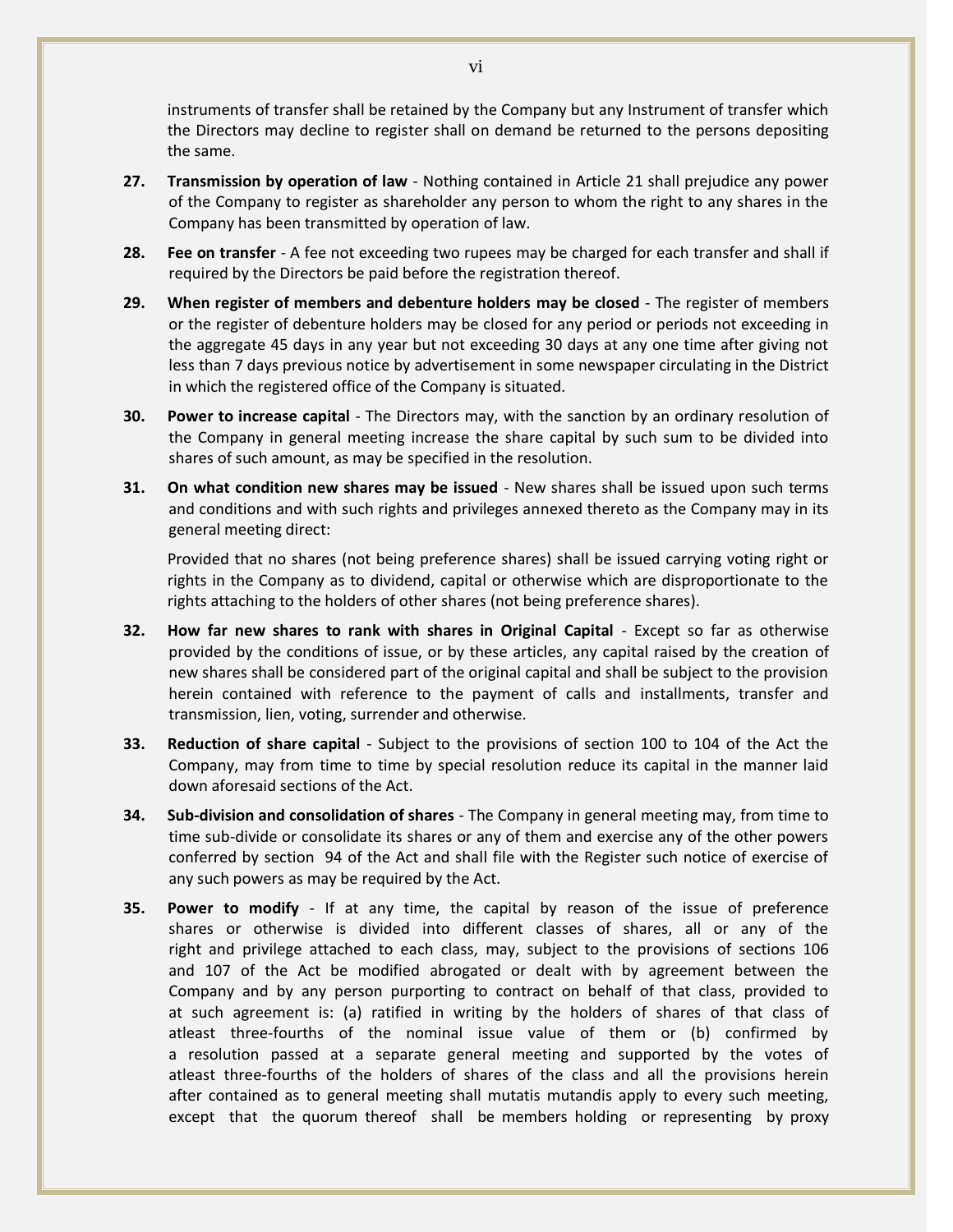one fifth of the nominal amount of the issued shares of that class. This article shall not by implication curtail the power of modification which the Company would have if the article were omitted.

- **36. Power to borrow** The Directors may, from time to time, borrow of secure the-payment of any sum or sums of money for the purposes of the Company by means of a resolution passed at a meeting of the Board.
- **37. Conditions on which money may be borrowed** The Directors may, secure the repayment of such moneys in such manner and upon such terms and conditions in all respects as they think fit and in particular, by the issue of bonds, perpetual or redeemable debentures or debentures stock or any mortgage, charge or other security on the undertaking of the whole or any part of the property of the Company (both present and future including its uncalled capital for the time being).
- **38. Securities may be assignable free from equities** Debenture, debenture-stock, bonds or other securities may be made assignable free from any equities between the Company and the person to whom the same may be issued.
- **39. Persons not to have priority over any prior charge** Whenever any uncalled capital of the Company is charged, all persons taking subsequent charge thereon shall take the same subject to such prior charge and shall not be entitled by notice to the share-holders or other wise to obtain priority over such prior charge.
- **40. Indemnity may be given** If the Directors or any of them or any other persons shall become personally liable for the payment of any sum primarily due from the Company, the Director may execute or cause to be executed any mortgage, charge or security over or affecting the whole or any part of the assets of the Company by way of indemnity to secure the Directors or persons so becoming liable as aforesaid from any loss in respect of such liability.
- **41. General Meetings** The First Annual General Meeting of the Company shall be held with in eighteen months of its incorporation. The Company shall in each calendar year hold in addition to any other meetings an Annual General Meeting, not more than 15 months shall lapse between the date of one Annual General Meeting and that of the next. The first annual general meeting and the subsequent annual general meetings of the Company shall be held in accordance with the provisions of section 166 of the Act. All meeting of the Company other than the Annual General Meeting shall be called extra-ordinary general meetings.
- **42. When extra-ordinary general meeting to be called** Subject to the provisions of section 169 of the Act, the Directors, may, whenever they think fit and they shall, on the requisition of the holders of not less than one-tenth of the paid up capital of the Company as at that date carried a right of voting in regard to that matter and on which all calls or other sums then due have been paid forthwith proceed to convene an extra-ordinary meeting of the Company in the case such requisition the following provisions shall have effect:
	- (1) The requisition must state the subjects of the meeting and must be signed by the requisitionists and deposited at the office and may consist of several documents in like form each signed by one or more requisitionists.
	- (2) If the Directors of the Company do not proceed within-twenty one days from date of the deposit of the valid requisition to cause a meeting to be called for the consideration of these matters on a day not later than forty-five days from the date of the deposit of the requisition the requisitionists or a majority of them in value of the shares held may them-selves convene the meeting, but any

vii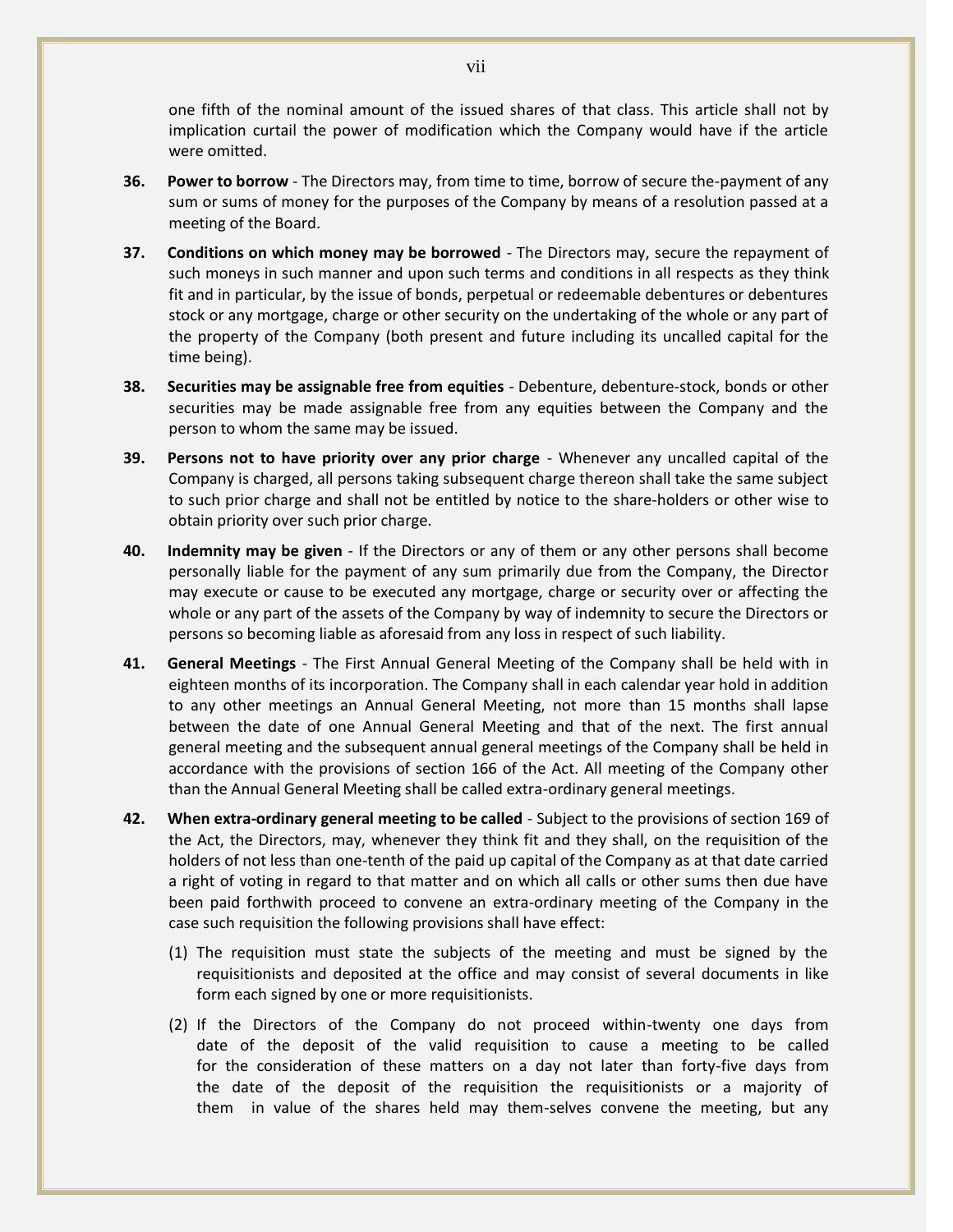meeting so convened shall be held within three months from the date of the deposit of the requisition.

- (3) Any meeting convened under this Article by the requisitionists shall be convened in the same manner as nearly as possible at that in which meetings are to be convened by the Directors. If, after a requisition has been received, it is not possible for a sufficient number of Directors to meet in time so as to form a quorum, any Director may convene an Extra ordinary General Meeting in the same manner as nearly as possible as that in which meetings may be convened by the Directors.
- **43. Notice of Meeting** A general meeting of the Company may be called by giving not less than twenty-one day's notice in writing specifying the place, day and hour of the meeting, with a statement of the business to be transacted at the meeting. Such notice shall be served on every member in the manner hereinafter provided, but with the consent in writing of all the members entitled to receive notice of the same any particular meeting may be convened by such short notice and such manner as those members may think fit:

Provided, however, that where any resolution is intended to be passed as a special resolution at any general meeting as required by sub-section (2) of section 189 of the Act, notice of such meeting specifying the intention to propose the resolution as a special resolution shall be served.

- **44. Omission to give notice** The accidential omission to give notice to or the non-receipt of notice by, any member or other person to whom it should have been given shall not invalidate the proceedings of any meeting.
- **45. Business of Annual General Meeting** The business of Annual General Meeting shall be to receive and consider the profit and loss account, the balance sheet and the report of the Directors and of the Auditors, to declare dividends, to appoint and fix the remuneration of auditors, to appoint Directors in the place of those retiring and to transact any other business which under these Articles ought to be transacted at an annual general meeting. All other business transacted at an annual general meeting and all business transacted at an extra ordinary meeting shall be deemed special.
- **46. Quorum** Two members present in person shall be quorum for a general meeting.

## **47. Right of Governor to appoint any person as his representative** -

- (1) The Governor<sup>ii</sup> so long as he is shareholder of the Company, may from time to time, appoint one or more persons (who need not be members of the company) to represent him at all or any meetings of the company.
- (2) Any one of the persons appointed under sub-clause (1) of this articles who is personally present at the meeting shall be deemed to be a member entitled to vote and he present in person and shall be entitled to represent the Governor at all or any such meetings and to vote on his behalf whether on a show of hand or on a poll.
- (3) The Governor may, from time to time cancel any appointment made under sub-clause (1) of this article and make fresh appointments.

Article 47 of Articles of Association had been amended vide Special Resolution passed at the 26th Annual General Meeting of **the Company dated 23/09/2000 to substitute the word "GOVERNMENT" with the word "GOVERNOR."** 

**<sup>&</sup>quot;Article 47 of Articles of Association had been amended vide Special Resolution passed at the 21st Annual General Meeting of the Company dated 29/09/1995."**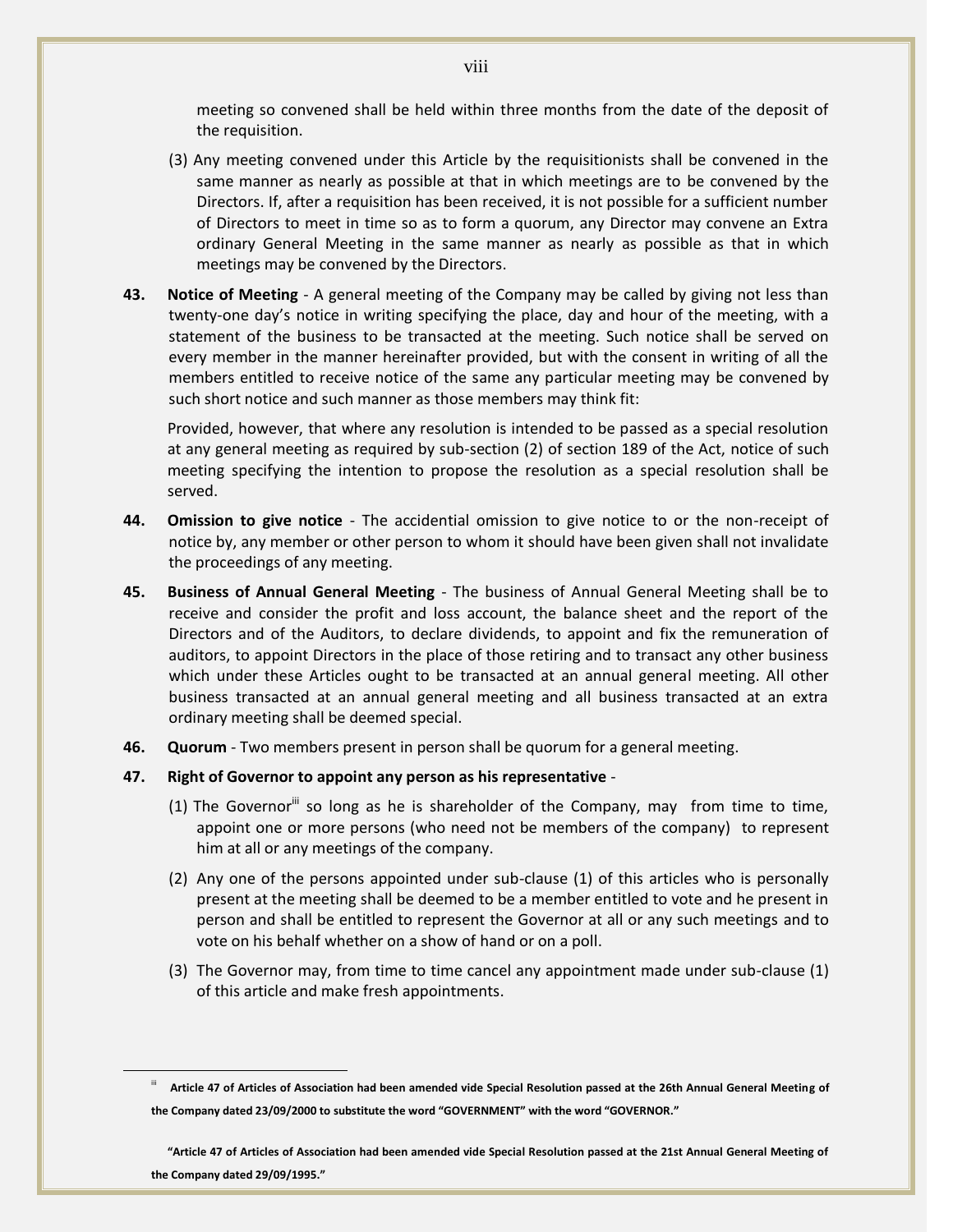- (4) The production at the meeting of and order of the Governor evidenced as provided in the Constitutions of India shall be accepted by the Company as sufficient evidence of any such appointment or cancellation as aforesaid.
- (5) Any person appointed by the Governor under this article may, if so authorized, by such order, appoint a proxy, whether specially or generally.
- **48. Chairman of General Meeting** The Chairman of the Directors shall be entitled to take the chair at every general meeting or if there be no such Chairman, or if at any meeting he shall not be present within 15 minutes after the time appointed for holding such meeting or is unwilling to act as Chairman the members present shall choose another Director as Chairman and if no Director shall be present, or if all the Directors present decline to take the Chair, then, the members present shall choose one of their members to be Chairman.
- **49. If quorum not present when meeting to be dissolved and when to be adjourned** If within fifteen minutes from the time appointed for the meeting a quorum is not present, the meeting convened upon such requisition as aforesaid, shall be dissolved but in any other case it shall stand adjourned to the same day in the next week at the same time and place.
- **50. How questions to be decided at meeting** Every question submitted to a meeting shall be decided by a show of hands and in the case of an equality of votes the Chairman shall have a casting vote in addition to the vote or votes to which he may be entitled as a member.
- **51. What is to be evidence of passing of a resolution, where poll not demanded** At any general meeting resolution put to vote of the meeting shall be decided on a show of hands, unless a poll is, before or on the declaration of the result of the show of hands, demanded by a member present in person or proxy or by duly authorized representative and unless a poll is so demanded, a declaration by the Chairman, that a resolution has or has not on a show of hands, been carried or carried unanimously or  $-$  by a particular majority, and an entry to that effect in the book of proceedings of the Company, shall be conclusive evidence of the fact, without proof of the number or proportion of the votes recorded in favour of or against that resolution.
- **52. Poll** If a poll is duly demanded, it shall be taken in such manner and at such time and place as the Chairman of the meeting directs and either at once or after an interval of adjournment or otherwise, and the result of the poll shall be deemed to be resolution of the meeting at which the poll was demanded. The demand of a poll may be withdrawn at any time before the poll is taken.
- **53. Power to adjourn General Meeting** The Chairman of a general meeting may, with the consent of the members present at the meeting adjourn the same, from time to time and from place to place, but no business shall be transacted at any adjourned meeting other than the business left un-finished at the meeting from which the adjournment took place.
- **54. In what cases poll taken without adjournment** Subject to the provisions of section 180 of the Act, any poll duly demanded on the election of a Chairman of a meeting or on any question of adjournment shall be taken at the meeting and without adjournment.
- **55. Business may proceed not withstanding demand of poll** The demand of a poll shall-not prevent the continuance of a meeting for the transaction of any business other than the question on which a poll has been demanded.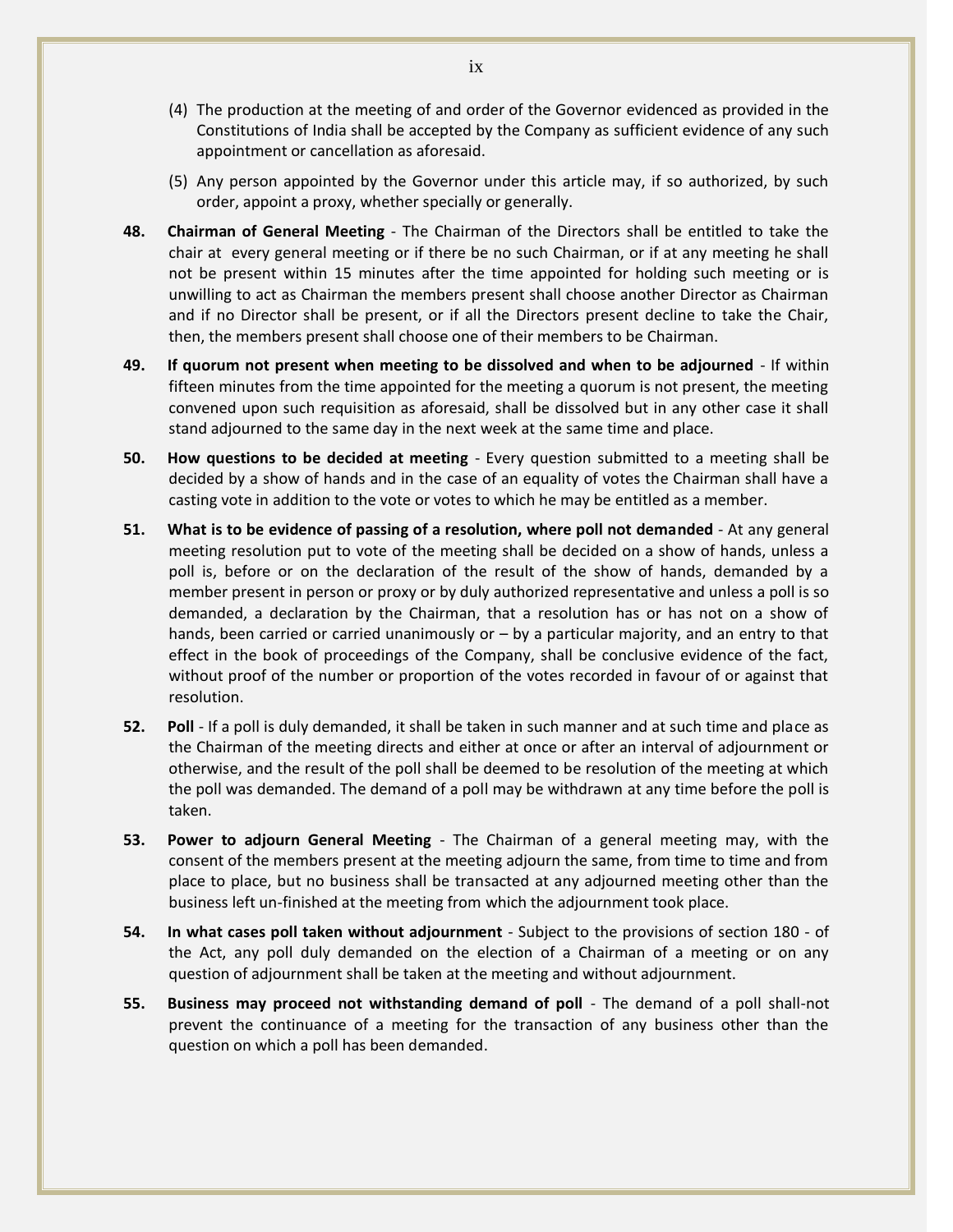- **56. Chairman's Decision conclusive** The Chairman of any meeting shall be the sole judge of the validity of every vote tendered at such meeting. The Chairman present at the time of taking of a poll shall be the sole judge of the validity of every vote tendered at such poll.
- **57. Votes of Members** Upon a show of hands every member present in person shall have one vote and upon a poll every member present in person or by proxy or by duly authorized representative shall have voting rights in proportion to his share of the paid up equity capital of the Company.
- **58. Voting by proxy on show of hand** A proxy shall not be entitled to vote on a show of hands.
- **59. Votes in respect of Deceased and Bankrupt Members** Any person entitled under the transmission clause to any share may vote at any general meeting in respect thereof in the same manner as if he were the registered holder of such shares provided that forty-eight hours at least before the time of holding the meeting or adjourned meeting as the case may be at which he proposes to vote, he shall satisfy the Directors of his right to such shares unless the Directors shall have previously admitted his right to such shares on his right to vote at such meeting in respect thereof.
- **60. Joint holders** Where there are joint registered holders of any share any one of such persons may vote at any meeting either personally or by proxy, in respect of such shares as if he were solely, entitled thereto, and if more than one such joint holders be present the joint holder whose name stand first on the register in respect of such share shall alone be entitled to vote in respect thereof. Several executors or administrators of a deceased member in whose name any share stands shall for the purposes of this clause be deemed joint holders thereof.
- **61. Votes in respect of shares of members of unsound mind** A member of unsound mind or in respect of whom an order has been made by any court having jurisdiction in lunacy, may vote either on a show of hands or on poll by his committee or other legal guardian and any committee or guardian may on a poll, vote by proxy.
- **62. Proxies permitted** On a poll, votes may be given either personally or by proxy or by duly authorized representative.
- **63. Instrument appointing proxy to be in writing** A member entitled to attend and vote at a meeting may appoint another person (whether a member or not) as his proxy to attend a meeting and vote on a poll. No member shall appoint more than one proxy to attend on the same occasion. A proxy shall not be entitled to speak at a meeting or to vote except on a poll. The instrument appointing a proxy shall be in writing and be signed by the appointer or his attorney duly authorized in writing of if the appointer is a body corporate be under its seal or be signed by an officer or an attorney duly authorized by it.
- **64. Instrument appointing proxy to be deposited at office** The instrument appointing a proxy and the power of attorney or other authority, if any, under which it is signed or a notarially certified copy of that power of authority shall be deposited at the registered office of the Company not less than forty-eight hours before the time for holding the meeting or adjourned meeting at which the person named in the instrument proposes to vote.
- **65. When vote by proxy valid though authority revoked** A vote given in accordance with the terms of an instrument of proxy shall be valid notwithstanding the previous death or insanity of the principal, or the revocation of the proxy or of the authority under which the proxy was executed or the transfer of the shares in respect of which the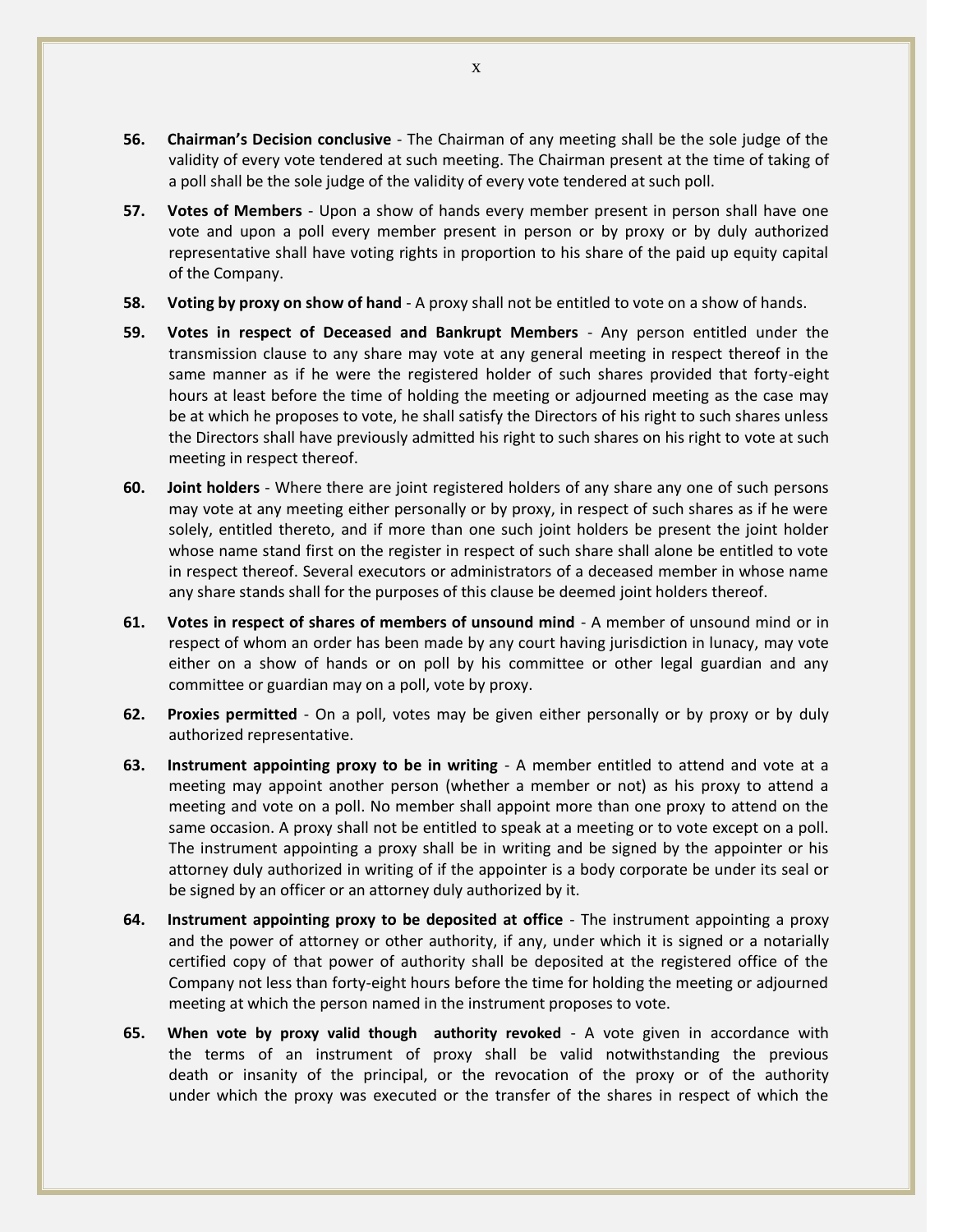proxy is given, provided that no intimation in writing of such death, insanity, revocation or transfer or transmission shall have been received at the office of the Company before the commencement of the meeting of adjourned meeting at which the proxy is used.

**66. Form of proxy** - an instrument appointing a proxy may be in the following form or in any other form which the Director shall approve and shall be attested by one witness.

#### **THE KERALA STATE CIVIL SUPPLIES CORPORATION LIMITED**

|                           | proxy to vote for me and on my behalf at the ordinary/extraordinary general meeting of the |  |  |  |
|---------------------------|--------------------------------------------------------------------------------------------|--|--|--|
|                           |                                                                                            |  |  |  |
| any adjournment thereof." |                                                                                            |  |  |  |
|                           |                                                                                            |  |  |  |

Witness : Signature............................................

- **67. No member entitled to vote, etc, while call due to Company** No member shall be entitled to be present or to vote on any question either personally or by proxy at any general meeting or upon a poll, or be reckoned in quorum whilst any call or other sum shall be due and payable to the company in respect of any shares of such members.
- **68. Time for objection to vote** No objection shall be made to the validity of any vote except at the meeting or poll at which such vote shall be tendered, and every vote whether given personally or by proxy, not disallowed at such meeting or poll, shall be deemed valid for all purposes of such meeting or poll whatsoever.
- **69. Number of Directors** The Governor shall from time to time determine the number of Directors of the Company which shall not be less than 2 and shall not exceed 7. The Directors are not required to hold any qualification shares.<sup> $"$ </sup>

## **70. Appointment of Directors** -

 $\overline{a}$ 

(a) Subject to the provisions of the Act, the Director including the Chairman and the Managing Director, if any, shall be appointed by the Governor and shall be paid such salary and or allowances as the Governor may from time to time determine. Subject to the provisions of Section 314 of the Act, such reasonable additional remuneration as may be fixed by the Governor may be paid to any one or more of the Directors for extra or special service rendered by him or them or otherwise.

xi

iv **Article 69 of Articles of Association had been amended vide Special Resolution passed at the 26th Annual General Meeting of the Company dated 23/09/2000 to substitute the word "GOVERNMENT" with the word "GOVERNOR."**

**<sup>&</sup>quot;Article 69 of Articles of Association had been amended vide Special Resolution passed at the 21st Annual General Meeting of the Company dated 29/09/1995."**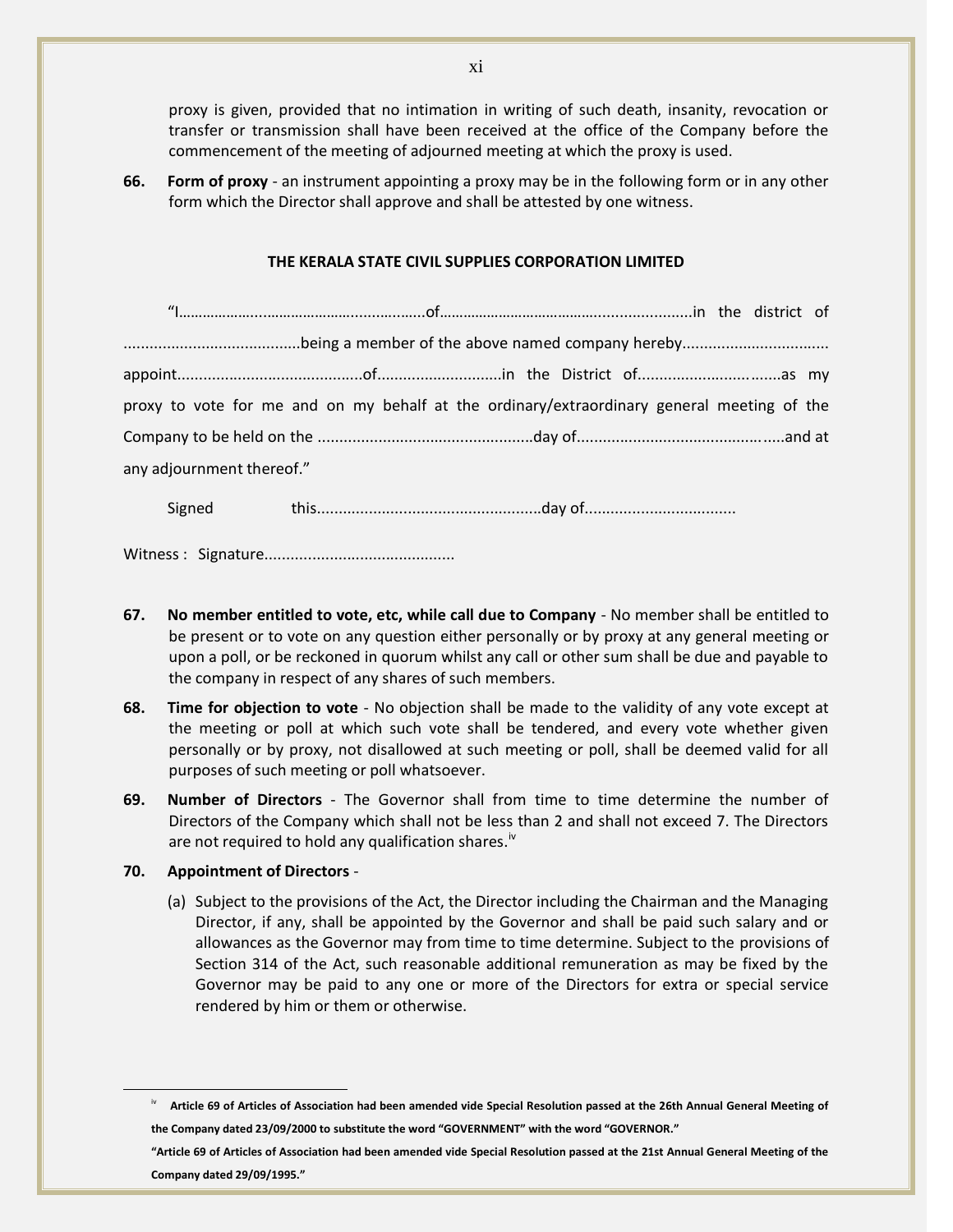- (b) The Governor may determine the period for which the Chairman and the Managing Director if any are to hold their respective offices.
- (c) The Governor shall have the power to remove any Director including the Chairman, Deputy Chairman, if any, and the Managing Director, if any, from office at any time in his absolute discretion.
- (d) The Governor shall have the right to fill any vacancy in the office of the Directors caused by a removal, resignation, death or otherwise.
- (e) The Directors are entitled to sitting fees for attending the meetings of the Board or Committee thereof subject to the directions issued by the Government from time to time.
- **71. General powers of Company vested in Directors** The business of the Company shall be managed by the Board of Directors who may pay all expenses incurred in getting the Company registered and may exercise all such powers of the Company as are not by the Act or any statutory modification thereof for the time being in force or by these Articles required to be exercised by the Company in general meeting, subject, nevertheless, to the provisions of these Articles to the provisions of the Act, and to such regulations not being inconsistent with the provisions, as may be prescribed by the Company, in general meeting shall invalidate any prior act of the Directors which would have been valid if that regulation had not been made
- **72. Specific powers to Directors** Without prejudice to the general powers conferred by Article 71 and the other powers conferred by these articles but subject to the provisions of section 292 of the Act, the Board of Directors shall have the following powers, namely:-
	- (1) to purchase, take on lease or otherwise acquire for the Company, property rights, or privilege which the Company is authorized to acquire at such price, and generally on such terms and conditions as they think fit;
	- (2) to authorise the undertaking of works of capital nature subject to the condition that all cases involving a Capital expenditure exceeding 50 lakhs shall be referred to Government for approval before authorization.<sup>vi</sup>

 $\overline{a}$ 

**Articles 70 had been amended to include Sub- Clause (e) included vide Special Resolution passed at 10th Annual General Meeting held on 28/09/1984.**

vi **Article 72 (2) was amended vide special resolution at the Extra - Ordinary General Meeting held on 07-05-2016 to substitute the existed sub-clause given below with a new sub-clause pursuant to the GO (Rt) No.310/2013/F&CSD dated 05.10.2013**

**"to authorise the undertaking of works of capital nature subject to the condition that all cases involving a Capital expenditure exceeding rupees 35 lakhs shall be referred to Government for approval before authorization."** 

**"Article 72 (2) of Articles of Association had been amended vide Special Resolution passed at the Adjourned 18th Annual General Meeting of the Company dated 30/04/1998."**

v **Article 70 of Articles of Association had been amended vide Special Resolution passed at the 26th Annual General Meeting of the Company dated 23/09/2000 to substitute the word "GOVERNMENT" with the word "GOVERNOR."** 

**<sup>&</sup>quot;Article 70 of Articles of Association had been amended vide Special Resolution passed at the 21st Annual General Meeting of the Company dated 29/09/1995."**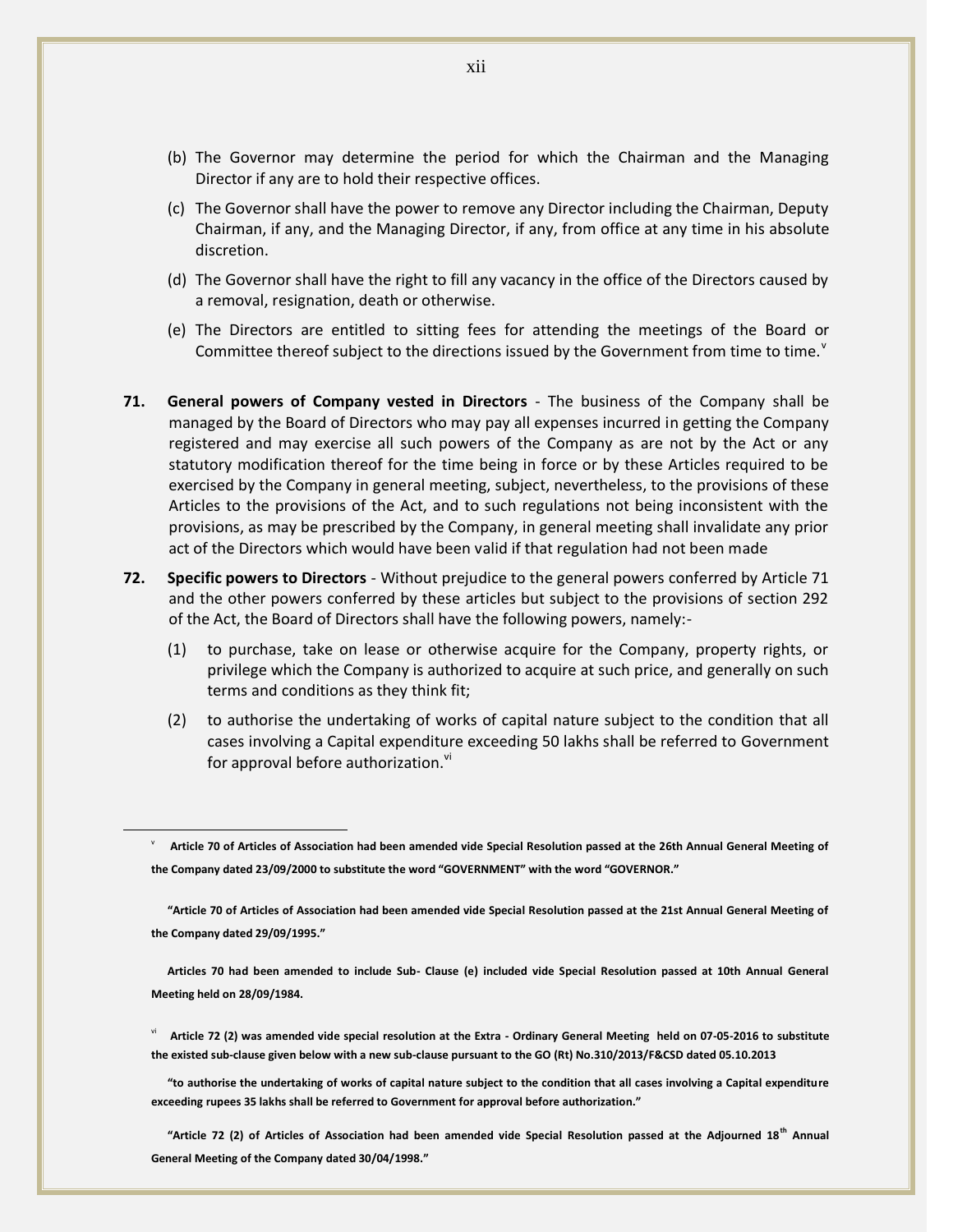- (3) to pay for any property rights or privileges acquired by, or services rendered to the Company either wholly or partially in cash or in shares, bonds debentures or other securities of the Company and any such shares may be issued either a fully paid up or with such amount credited as paid up thereon as may be agreed upon, and any such bonds, debentures or other securities may be either specifically charged upon all or any part of the property of the Company and its uncalled capital and not so charged;
- (4) to secure the fulfillment of any contracts or engagements entered into by the Company by mortgage or charge of all or any of the property of the Company and its uncalled capital alignment for the time being or in such other manner as they may think fit;
- (5) to appoint at their discretion, remove or suspend such manager, including General Manager who is not coming within the meaning of section 2(24) of the Act secretaries officers, clerks, agents and servants for permanent, temporary or special services, as they may from time to time, think fit, and to determine their powers and duties and fix their salaries or emoluments and to require security of such amount as they think fit in such instances;

Provided that no appointment the starting basic pay of which is Rs. 2,000/- or more per mensum without the prior approval of the Governor. Vii

- (a) To follow the principles of reservation as applicable to Government in the Matter of all appointments.<sup>viii</sup>
- (6) to appoint any person or persons (whether incorporated or not) to accept and hold in trust for Company any property belonging to the Company or in which it is interested or for any other purposes and to execute and do such deeds and things as may be requisite in relation to any such trust and to provide for the remuneration of such trustee or trustees;
- (7) to institute, conduct, defend, compound or abandon any legal proceedings by or against the Company or its officers of otherwise concerning the affairs of the Company and also to compound and allow time for payment or satisfaction of any claims or demands by or against the Company;
- (8) to refer any claims or demands by or against the Company to arbitration, and observe and perform, the awards;

 $\overline{a}$ 

**"Provided that no appointment the maximum basic pay of which is Rs. 1, 000/- or more per mensum without the prior approval of the Governor"**

**viii Article 72 (5) was amended vide Special Resolution passed at the Adjourned 7th Annual General Meeting of the Company held on 15-01-1986 to include a new sub clause (a) to Clause (5) of Article 72.**

**vii Article 72 (5) of Articles of Association had been amended vide Special Resolution passed at the 26th Annual General Meeting of the Company dated 23/09/2000 to substitute the word "GOVERNMENT" with the word "GOVERNOR."** 

**Article 72 (5) of Articles of Association had been amended vide Special Resolution passed at the 21st Annual General Meeting of the Company dated 29/09/1995.**

**Article 72 (5) was amended vide Special Resolution passed at the Adjourned 9th Annual General Meeting of the Company held on 17-09-1987 to substitute existed proviso to clause 5 as given below with a new proviso**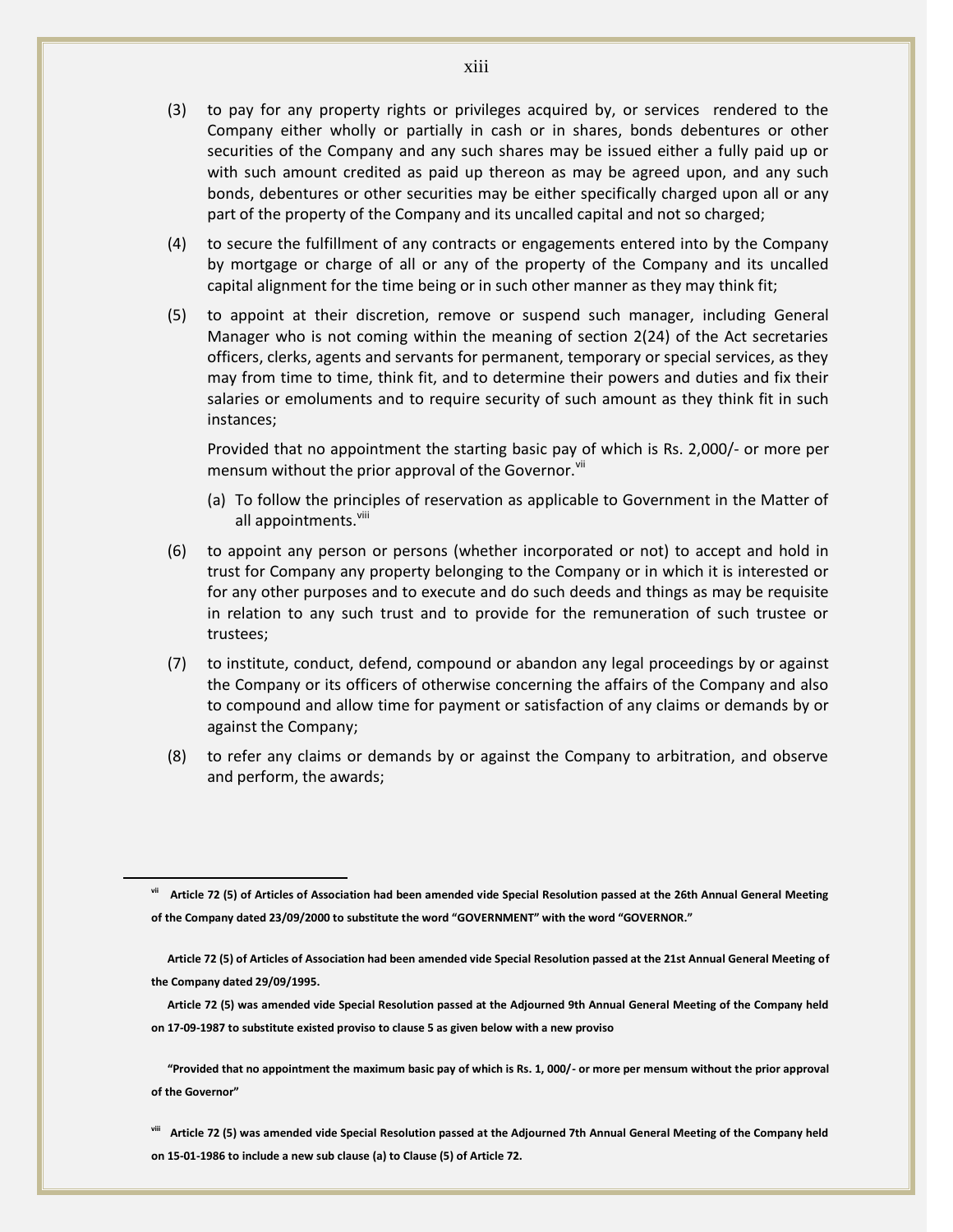- (9) to make and give receipts, releases and other discharges for money payable to the Company and for the claims and demands of the Company;
- (10) to determine the person who shall be entitled to sign on the Company's behalf bills, notes, receipts acceptance, endorsements, cheques, releases, contracts and documents;
- (11) to appoint any person to be the attorney or agent of the Company with such power (including power to sub-delegate) and upon such terms as may deem fit;
- (12) to invest the funds of the Company in the Reserve Bank of India or in such securities as may be approved by the Governor and deal with any of the money's of the Company upon such investments authorised by the Memorandum of Association of the Company (not being shares in this Company) and in such manner as they think fit, and from time to time to vary or release such investment;
- (13) to execute in the name and on behalf of the Company in favour of any Director or other person who may incur or be about to incur any personal liability for the benefit of the Company such mortgages of the Company's property (present and future) as they think fit and any such mortgage may contain a power of sale and such other powers, convenants and provisions as shall be agreed upon;
- (14) to give to any person employed by the Company a commission on the profit of any particular business transaction or a share in the general profits and such commission or share of profits shall be treated as part of the working expenses of the Company;
- (15) from time to time to make, vary and repeal by-laws for the regulation of the business of the Company, its officers and servants;
- (16) to give award or allow any bonus, pension gratuity of compensation to any employee of the Company or his widow, children or dependants that may appear to the Directors just or proper, whether such employee, his widow, children or dependants, have or have not a legal claim upon the Company;
- (17) before declaring any dividend to set aside such portion of the profit of the Company as they think fit to form a fund to provide for such pensions, gratuities or compensation or to create any provident or benefit fund in such manner as the Directors may deem fit;
- (18) from time to time and at any time to establish any local Board for managing any of the affairs of the Company in any specified locality in the State of Kerala or out of the State of Kerala and to appoint any person to be members of such Local Board and to fix their remuneration, and from time to time and at any time to delegate to any person so appointed any of the powers, authorities and discretion for the time being vested in the Directors other than their powers to make call, and to authorize the members for the time being of any such Local Board or any of them to fill up any vacancies therein and to act notwithstanding any vacancies and any such appointment or delegation may be made in such terms and subject to such conditions as the Directors may think fit and the Directors may at any time remove any person so appointed and annual or vary any such delegation;
- (19) to enter into all such negotiations and contracts and rescind and vary all such contracts and execute and do all such acts, deeds and things in the name and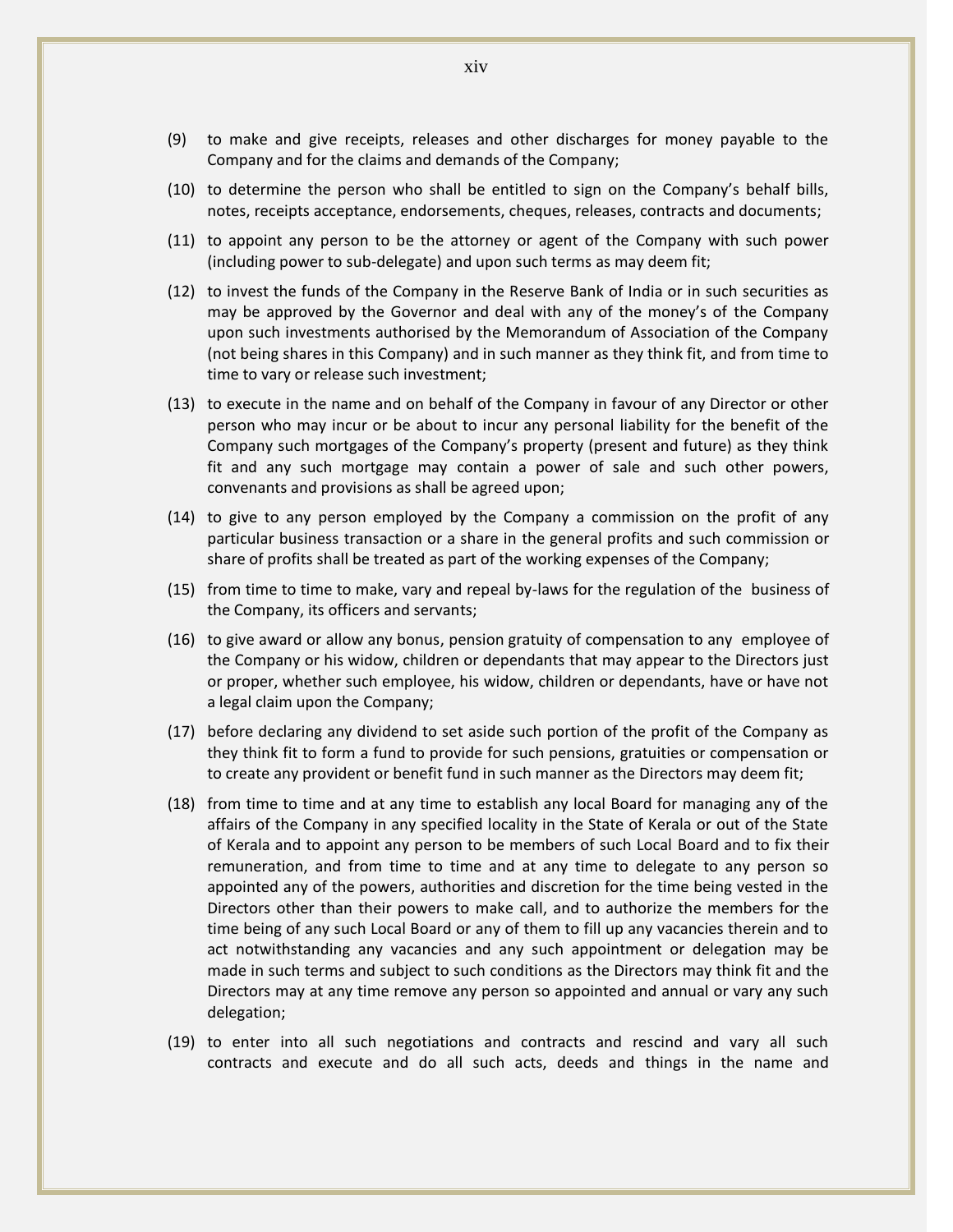on behalf of the Company as they may consider expendient for or in relation to any of the matters aforesaid or otherwise for the purpose of the Company; and

- (20) subject to Section 292 of the Act to delegated all or any of the powers, authority and discretion for the time being vested in them subject however to the ultimate control and authority being retained by them.
- **73.** (1) **Appointment of Managing Director** Subject to the provisions of the Act (1) The Governor

may appoint any one of the Directors of the Board to be the Managing Director or a Board of Management consisting of two or more Directors or any other person as General Manager of the company for the conduct or management of the business of the Company subject to the control and supervision of the Board of Directors. The Managing Director or the Board of Management, or the General Manager, as the case may be, may be authorized by the Board to exercise such of the powers of authority and discretion in relation to the affairs of the Company as are specifically delegated to him/it by the Board and are not required to be done by the Board of Directors or the Company at the general Meeting under the Act.

- (2) The Managing Director or the General Manager as the case may be shall be paid such salary and allowances as may be fixed by the Governor. $\mu$
- **74.** The Board of Directors shall cause minutes to be made in books provided for the purpose
	- (a) of all appointments of officers made by the Directors;
	- (b) of the name of the Directors present at each meeting of the Directors and of any Committee of the Directors;
	- (c) of all resolution and proceedings at all meetings of the Company and of the Directors and of the Committees of Directors; and every Director present at any meeting of Directors or Committee of Directors shall sign his name in a book to be kept for the purpose.
- **75. Seal** The seal of the Company shall not be affixed to any instrument except by the authority of a resolution of the Board of Directors and except in the presence of at least two Directors and such other person as the Board may appoint for the purpose; and the said Directors and the person aforesaid shall sign every instrument to which the seal is so affixed in his presence.
- **76. Vacancy in the Office of Directors** The office of the Directors shall become vacant if,
	- (a) he is found to be of unsound mind by a competent court;
	- (b) he applies to be adjudicated an insolvent;
	- (c) he is adjudged an insolvent;

 $\overline{a}$ 

(d) he is convicted by a court of any offence involving 'moral turpitude' and sentenced in respect thereof to imprisonment to not less than six months;

Article 73 of Articles of Association had been amended vide Special Resolution passed at the 26th Annual General Meeting of **the Company dated 23/09/2000 to substitute the word "GOVERNMENT" with the word "GOVERNOR."** 

**Article 73 of Articles of Association had been amended vide Special Resolution passed at the 21st Annual General Meeting of the Company dated 29/09/1995.**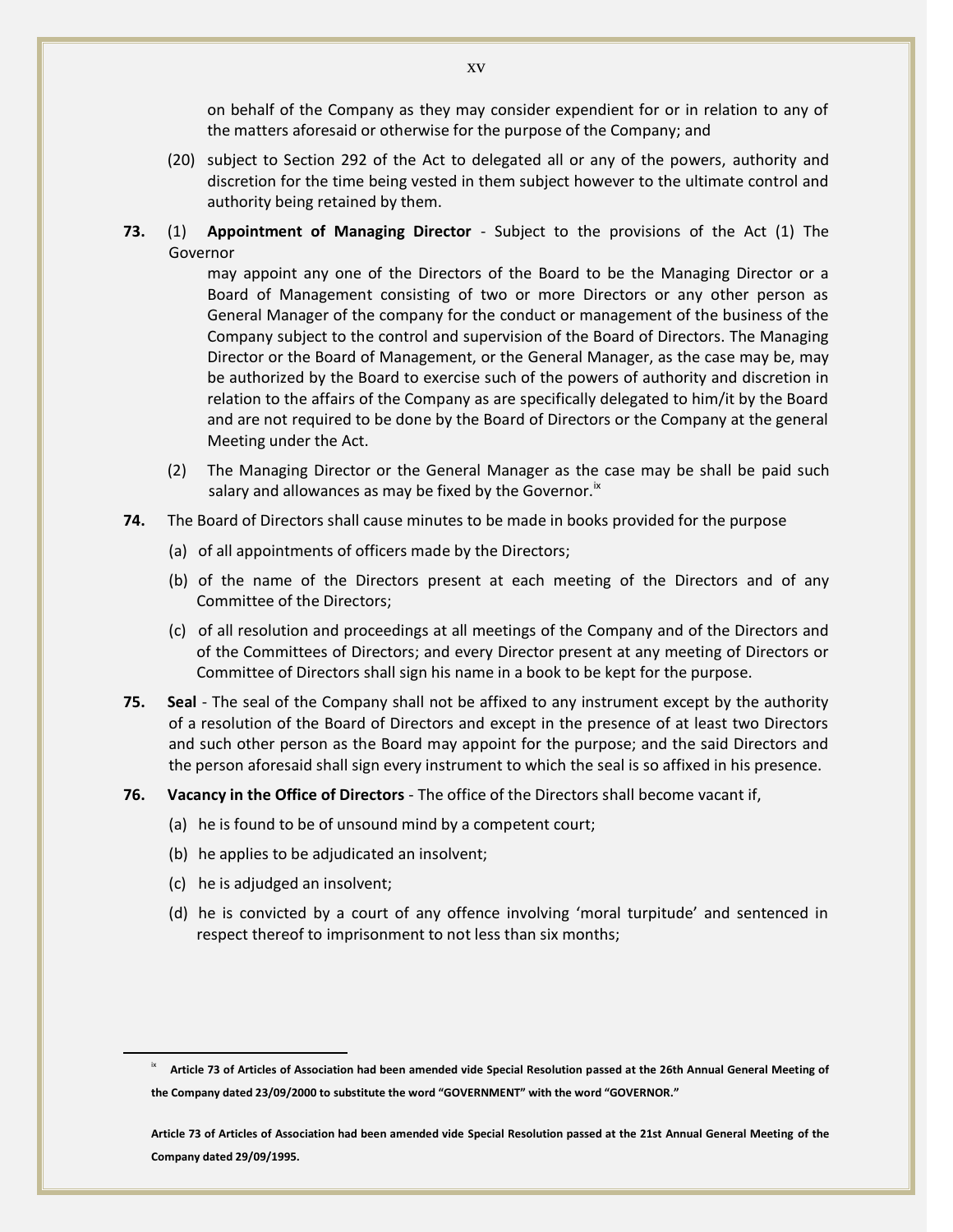- (e) he fails to pay any call in respect of shares of the Company held by him (whether alone or jointly with others) within six months from the last date fixed for the payment of the call;
- (f) he absents himself from three consecutive meetings of Board of Directors or from all meetings of the Board for a continuous period of three months, whichever is longer without obtaining leave of absence from the Board.
- (g) he fails to disclose the nature of his concern or interest in any contract or arrangement or proposed contract or arrangement entered into or to be entered into by or on behalf of the Company as required under Section 299 of the Act;
- (h) he becomes disqualified by an order of Court under Section 203 of the Act;
- (i) he is removed in pursuance of Section 284 of the Act; and
- (j) he is concerned or participates in the profits of any contract with the Company'

Provided, however, that no Director shall vacate his office by reason of his becoming a member of any Company which has entered into contract with or done any work for the Company of which he is a Director, but a Director shall not vote in respect of any such contract or work; and if he does so vote, his vote shall not be counted.

Note.- The disqualifications referred to in sub-clause (c), (d) and (h) above shall not take effect-

- (a)for thirty days from the date of adjudication sentence or order; or
- (b)where any appeal or petition is preferred within the thirty days aforesaid against the adjudication, sentence or conviction resulting in the sentence or order until the expiry of seven days from the date on which such appeal or petition is disposed of; or
- (c) where within the seven days aforesaid, any further appeal or petition is preferred in respect of the adjudication, sentence, conviction or order and the appeal or petition, if allowed would result in the removal of the disqualification, until such further appeal or petition is disposed of.
- **77. Alternate Directors** The Board of Directors of the Company may with the prior approval of the Governor appoint an alternate Director to act for a Director (hereinafter in this Article called "the Original Director") during his absence for a period of not less than three months from this State. Such Director shall not hold office as such for a period longer than that permissible to the Original Director in whose place he has been appointed. Such appointment shall have effect and such appointee while he holds office as an alternate Director shall be entitled to notice of the meetings of the Directors and to attend and to vote there at accordingly but he shall not require any qualification and he shall ipso facto vacate office when original Director returns to this State. Any provisions for the automatic reappointment of the retiring Director in default of another appointment shall apply to the original and not to the alternate Director.<sup>x</sup>

x **Article 77 of Articles of Association had been amended vide Special Resolution passed at the 26th Annual General Meeting of the Company dated 23/09/2000 to substitute the word "GOVERNMENT" with the word "GOVERNOR."** 

**Article 77 of Articles of Association had been amended vide Special Resolution passed at the 21st Annual General Meeting of the Company dated 29/09/1995.**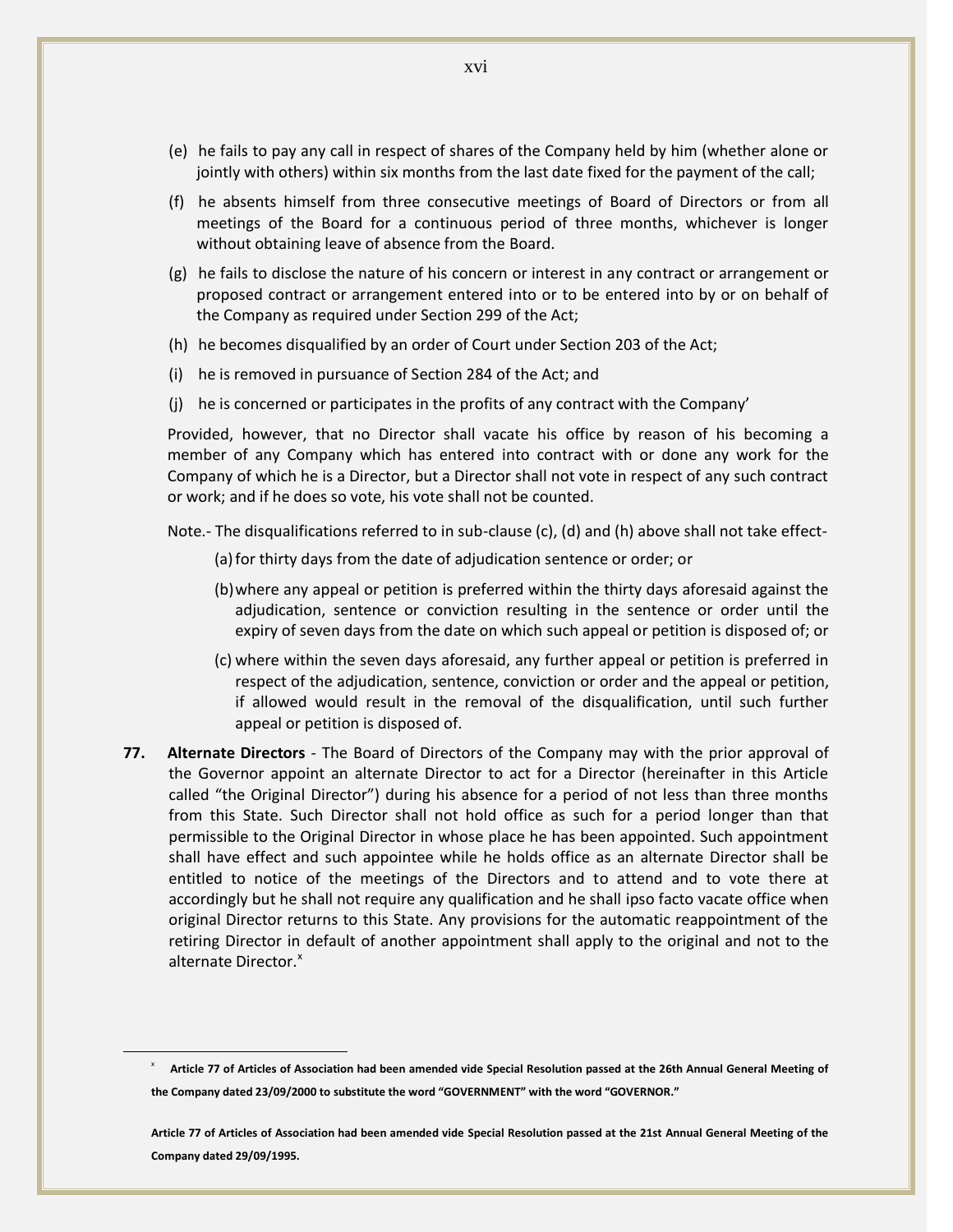- **78. Meeting of Directors and Quorum** The Directors may meet together for the transaction of business once at least in every three calendar months and at least 4 such meetings shall be held in every year. They may adjourn or otherwise regulate their meetings and proceedings as they think fit and may determine the quorum necessary for the transaction of the business. Until otherwise determined one third of the total strength of Directors (any fraction contained in that one third being rounded off as one) or two Directors who are not interested whichever is higher shall be a quorum.<sup>xi</sup>
- **79. Place of Meeting** The meeting of the Board may be held at the Registered office or any where else within the State of Kerala if it is in the interest of the Company.
- **80. Director may summon meeting-how questions to be decided** A Director may at any time convene a meeting of the Directors and questions arising at any meetings shall be decided by a majority of votes. The Chairman shall have a second or casting vote.
- **81. Powers of quorum** A meeting of the Directors at which a quorum is present shall be competent to exercise all or any of the authority powers and discretion by or under the Articles of the Company for the time being vested in or exercisable by the Directors generally.
- 82. **Chairman of Director's Meeting** The Governor<sup>xii</sup> may nominate a Director as Chairman of the Director's meetings and determine the period for which he is to hold such office, if no such Chairman is nominated or if at any meeting the Chairman is not present within 5 minutes after the time fixed for holding the same, the Directors present may choose one of their members to be the Chairman of the meeting.

xi **Article 78 of the Articles of Association had been amended to include the proviso "Provided that such quorum shall not be complete unless at least one official representation on the administrative Department or Finance Department of the Kerala or the Board of Revenue (CS) who is a Director for the time being, is present," vide Special Resolution passed at the 15th Adjourned Annual General Meeting held on 17/01/1995 and was further amended to delete the proviso to Article 82 mentioned above vide Special Resolution passed at the 30th Annual General Meeting held on 19-09-2004.**

xii **Article 82 of Articles of Association had been amended vide Special Resolution passed at the 26th Annual General Meeting of the Company dated 23/09/2000 to substitute the word "GOVERNMENT" with the word "GOVERNOR."** 

**Article 82 of Articles of Association had been amended vide Special Resolution passed at the 21st Annual General Meeting of the Company dated 29/09/1995.**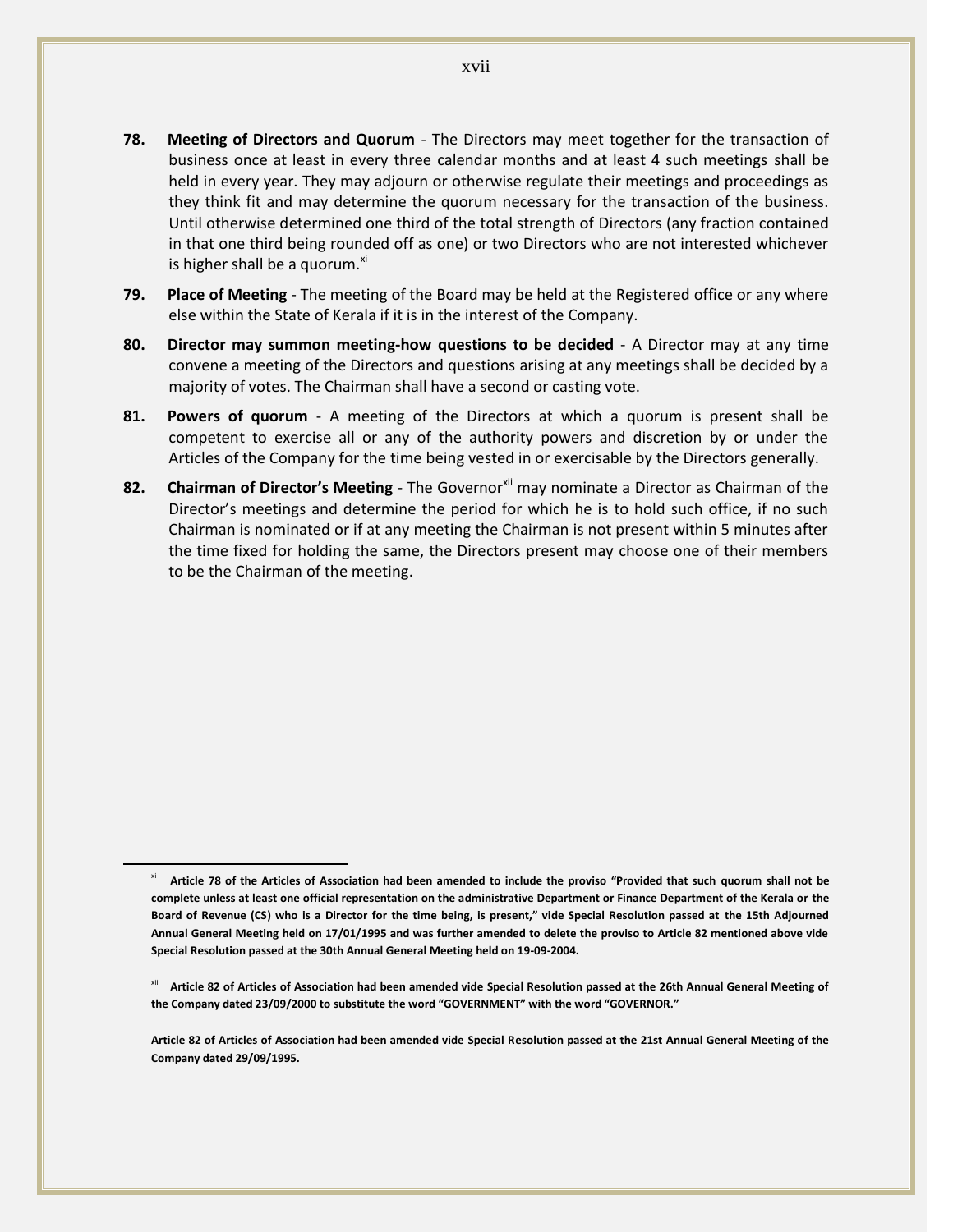#### xviii

- **83. Decisions of Board requiring approval of the Governor** (i) Subject to the provisions of the Act the Chairman shall reserve for the approval of the Governor any proposals on decisions of the Board in respect of the following matters, namely:-
	- (a) increasing or reducing the issued capital of the Company.
	- (b) winding up of the Company.
	- (c) issue of debentures or bonds
	- (d) sub Division and consolidation of sharesxill
	- (e) promotion of a new Company.
	- (f) to enter into collaboration or partnership arrangement for joint working in business, sharing of profit, joint ventures a reciprocal concession with any other company, firm or Co-operative Society or body engaged in business with any or more of the objects of the Company or objects similar thereto;
	- (g) formation of a subsidiary company.
	- (h) annual revenue Budget of the Company if there is an element of deficit which is proposed to be met by obtaining funds from Government.
	- (i) the agreements involving foreign collaboration proposed to be entered into by the Company".
	- (i) Deleted. $x$ iv

- (k) Any programme of capital expenditure or an amount which exceeds Rs.35 Lakhs in cases which do not form part of the sanctioned estimate.<sup>xv</sup>
- (l) Sale, lease, exchange, Mortgage and/or disposal otherwise of the whole of' the undertaking of the Corporation.
- (m) Matters relating to revision of scales or pay and T.A of the employees of the Corporation.
- (n) Rules of the Company governing the conditions of service, P.F and other rules, creation of reserve and capital funds.
- (o) Travel outside India on business tour or otherwise by the Directors or employees of the Company.
- (p) Any other matter which in the opinion, of the chairman be of such importance as to be reserved for the approval of the Governor<sup>xvi</sup>.

xiii **Amended Article 83 (i) vide Special Resolution passed in the Seventh Annual General Meeting held on 28-9-1981. The AGM has adopted the amendment to Article 83 (i) of the Articles of Association as suggested by G.O. Ms. No.26/78/Fd dated 30-9-78. The**  following additions to Clause 83 (i) as Clause (d), (e),(f), (g), (h) and (i) were made. The existing Clause (d) - "Any other matter **which in the opinion, of the chairman be of such importance as to be reserved for the approval of the Governor." was renumbered as Clause (j).**

**Amended Article 83 (i) vide Special General Meeting held on 06-3-1982 to include the following clause as Clause 83 (i) - (d), (e), (f), (g), (h) (i) and the existing Clause 83 (i) - (d), (e), (f), (g), (h) (i) and (j) renumbered as Clause 83 (i) - (j), (k), (l), (m), (n), (o) and (p) as per GO No.47/80/Food dated 23-10-1980.**

xiv **Article 83 (i) (j) were erroneously numbered as 83 (i) (d). – "Creation of and appointment to the post of General Manager and post carrying a salary of more than Rs. 2000 per month" was deleted Vide Special Resolution passed at the 9th Adjourned Annual General Meeting held on 17/09/1987.**

xv **Article 83 (i) (k) were erroneously numbered as Article 83 (i) (e) – "Any programme of capital expenditure or an amount which exceeds Rs.10 Lakhs in cases which do not form part of the sanctioned estimate" was amended vide Extra- Ordinary General Meeting held on 21-05-2008 to increase the limit to Rs.35 Lakhs as per Government letter No.1636/C3/2008/F7CSD dated 15-04- 2008.**

xvi **Article 83 of Articles of Association had been amended vide Special Resolution passed at the 26th Annual General Meeting of the Company dated 23/09/2000 to substitute the word "GOVERNMENT" with the word "GOVERNOR."** 

**Article 83 of Articles of Association had been amended vide Special Resolution passed at the 21st Annual General Meeting of the Company dated 29/09/1995.**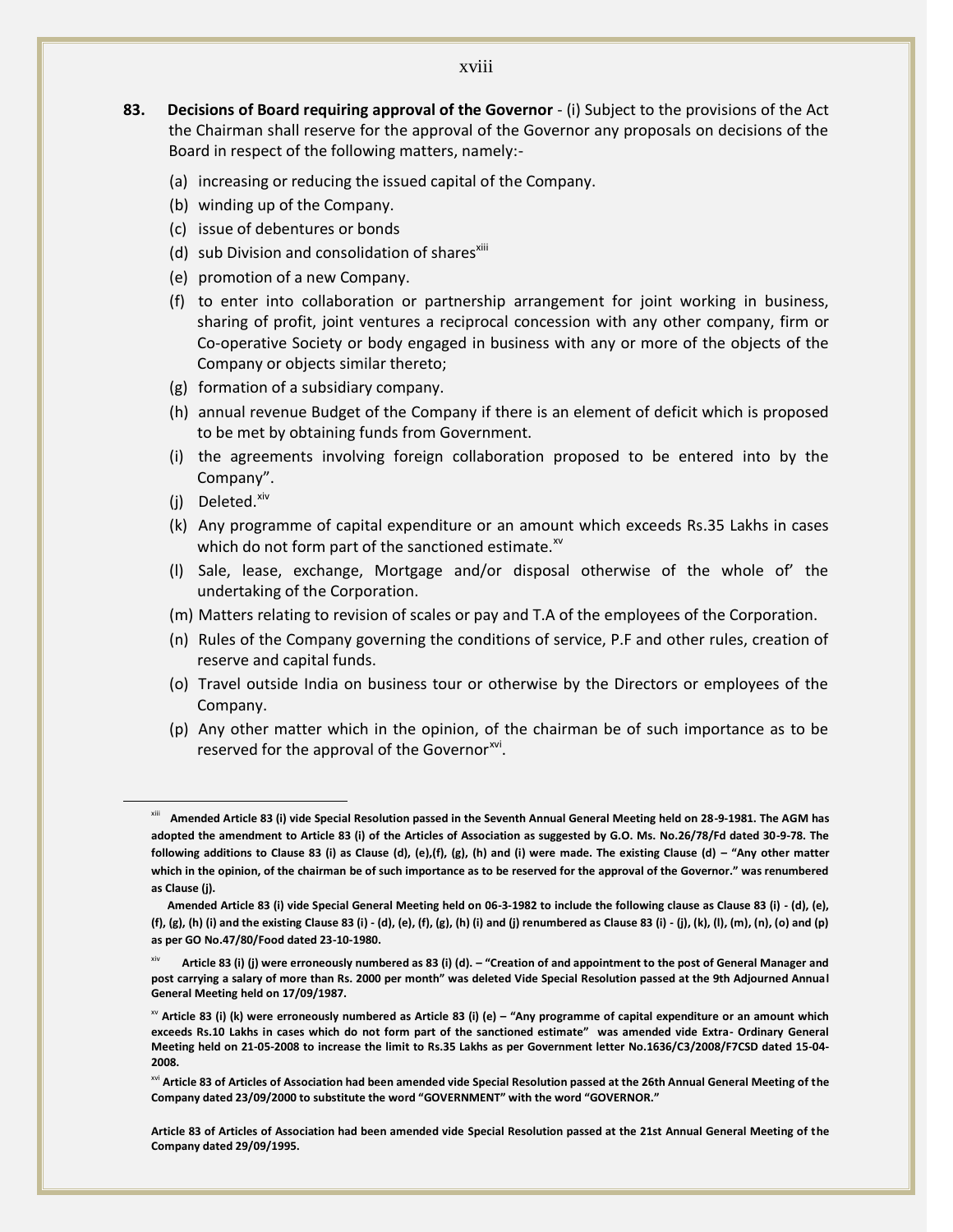- (ii) No action shall be taken by the Company in respect of any proposal or decision of the Board reserved for the approval of the Governor as aforesaid until his approval of the same has been obtained.
- **84. Delegation of powers to Committee** The Directors may subject to the restrictions laid down in section 292 of the Act, delegate any of their powers to committees consisting of such member or members of their body as they think fit and may from time to time revoke such delegation. Any committee so formed shall in their exercise of powers so delegated conform to any regulations that may, from time to time, be imposed upon it by the Directors.
- **85. Chairman of the Committee meetings** A Committee may elect a Chairman for its meetings. If no such Chairman is elected or if at any meeting the Chairman is not present within five minutes after the time appointed for holding the same, the members present may choose one of their members to be the Chairman of the meeting.
- **86. When actions of Directors or Committee valid notwithstanding defective appointments** All acts done by any meeting of the Directors or of a committee of Directors or by any person acting as a Director shall, not withstanding that it be afterwards discovered that there was some defect in the appointment of such directors or persons acting as aforesaid, or that they or any of them were disqualified, be as valid as if every such person had been duly appointed and was qualified to be Director:

Provided that nothing in this Article shall be deemed to validate acts done by a Director after his appointment has been shown to the Company to be invalid or to have been terminated.

- **87. Resolution without Board Meeting valid** Save as otherwise expressly provided in the Act, a resolution in writing signed by all the Directors then in India or by a majority of such of them as are entitled to vote on the resolution shall be as valid and effectual as if it had been passed at meeting of the Directors duly called and constituted.
- **88. Reserve Fund** The Directors may, before recommending any dividend set aside out of the profits of the Company such sums as they think proper as a reserve fund to meet contingencies or for equalising a dividends, or for special dividends, or for repairing, improving and maintaining any of the property of the Company, and for amortisation of capital and for such other purposes as the Directors shall in their absolute discretion think conducive to the interests of the Company, and may invest the several sums so set aside upon such investments (other than shares of the Company) as they may think fit from time to time, deal with and vary such investments and dispose of all or any part thereof for the benefit of the Company and may divide the reserve funds into such special funds as they think fit, and employ the reserve funds or any part thereof in the business of the Company and without being bound to keep the same separate from the other assests.
- **89. Dividends** The profits of the Company available for payment of dividend subject to any special rights relating there to created or authorised to be created by these presents, subject to the provisions of these presents as to the reserve fund and amortisation of capital shall be divisible among the members on proportion to the amount of capital held by them respectively.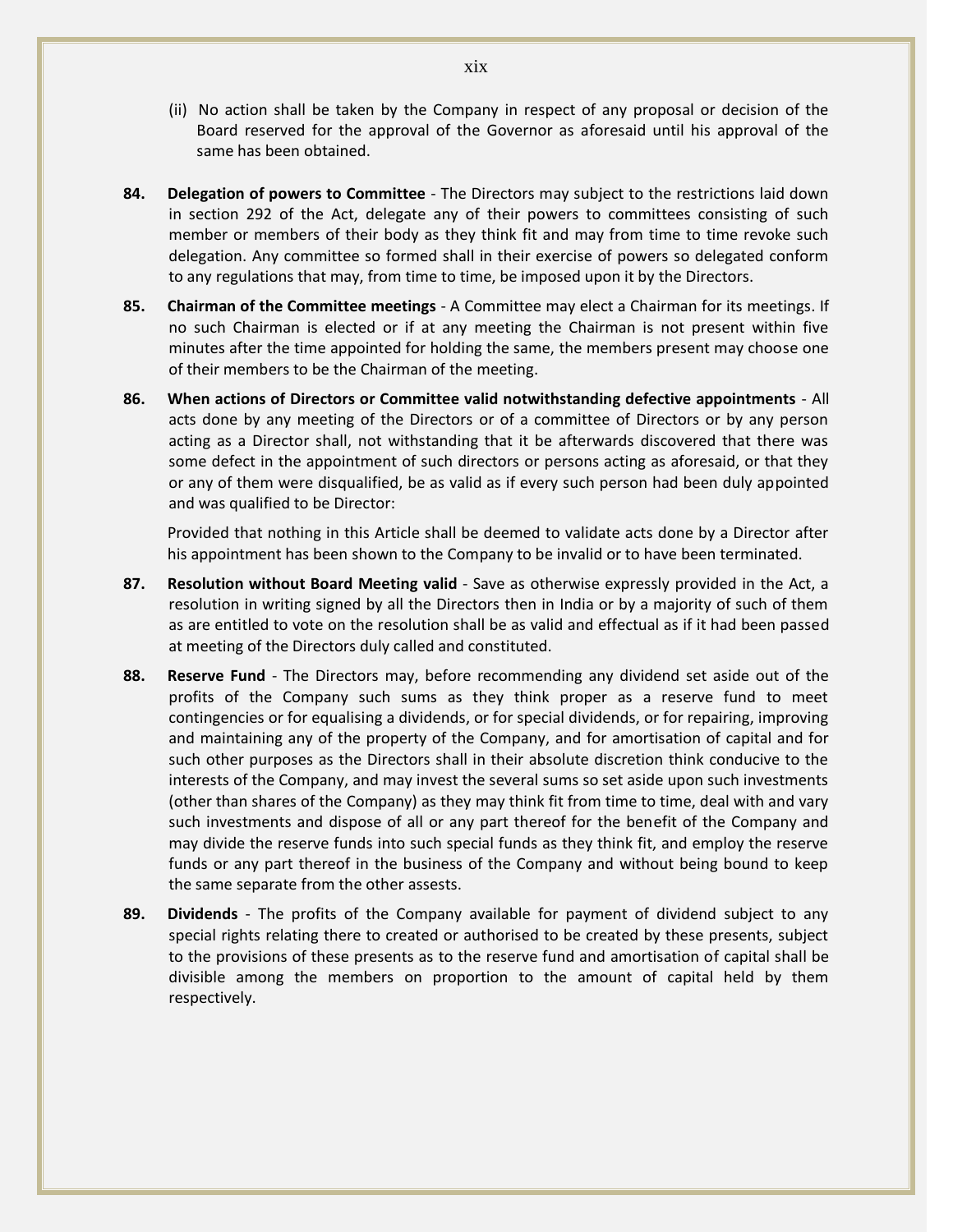Provided always that any capital paid up on a share during the period in respect of which a dividend is declared shall only entitle the holder of such share to an apportioned amount of such dividend as from the date of payment.

- **90. Capital paid up in advance** Where Capital is paid up on any shares in advance of calls upon the footing that the same shall carry interest, such capital shall not whilst carrying interest, confer a right to participate in profits.
- **91. Declaration of dividends** The company in general meeting may declare a dividend to be paid to the members according to their rights and interests in the profits and may fix the time for payment, but no dividend shall exceed the amount recommended by the Directors.
- **92. Dividends out of profits only and not to carry interest** No dividend shall be payable otherwise than out of the profits of the year or other period or any other undistributed profits of the Company and no dividend shall carry interest as against the company.
- **93. When to be deemed not profit** The declaration of the Directors as to the amount of the net profits of the company shall be conclusive.
- **94. Interim dividend** Subject to the provisions of section 205 of the Act, the Directors may, from time to time, pay to the members of such interim dividends as may be decided by them having regard to the position of the Company.
- **95. Debts may be deducted** The Directors may retain any dividends on which the Company has a lien, and may apply the same in or towards satisfaction of the debts, liabilities, or engagements in respect of which the lien exists.
- **96. Dividend and call together** Any general meeting declaring a dividend may make a call on the members of such amount as the meeting fixes, but the call on each member shall not exceed the dividends payable to him and the call be made payable at the same time as the dividend, and the dividend may, if so arranged between the Company and the members be set off against the call. The making of a call under this clause shall be deemed to be an ordinary business of an ordinary general meeting which declares a dividend.
- **97. Dividends or bonus payable wholly or partly in cash** Any general meeting declaring a dividend, may resolve or direct that such dividend wholly or in part be paid in cash in accordance with section 205 of the Act and in particular of paid up share, debenture or debenture stock of any other company or may appoint any person to sign such contract on behalf of the person entitled to the dividend of the capitalised fund and such appointment shall be effective.
- **98. Effect of transfer** A transfer of shares shall not pass the right to any dividend declared thereon after transfer and before the registration of the transfer.
- **99. Retention in certain cases** The Directors may retain the dividends payable upon the shares in respect of which any person is, under Article 21, entitled to become a member or which any person under that clause is entitled to transfer, until such person shall become a member in respect of such shares or shall duly transfer the same.
- **100. Dividend to Joint Holders** Any one of the several persons who are registered as the joint holders of any share may give effectual receipts for all dividends and payment on account of dividends in respect of such shares.
- **101. Payment by post** Unless otherwise directed any dividend may be paid by cheque or warrant through post to the registered address of the member or person entitled or in the case of the joint holders, to the address of that the one whose names stands first in the register in respect of the joint – holding or to such person and to such address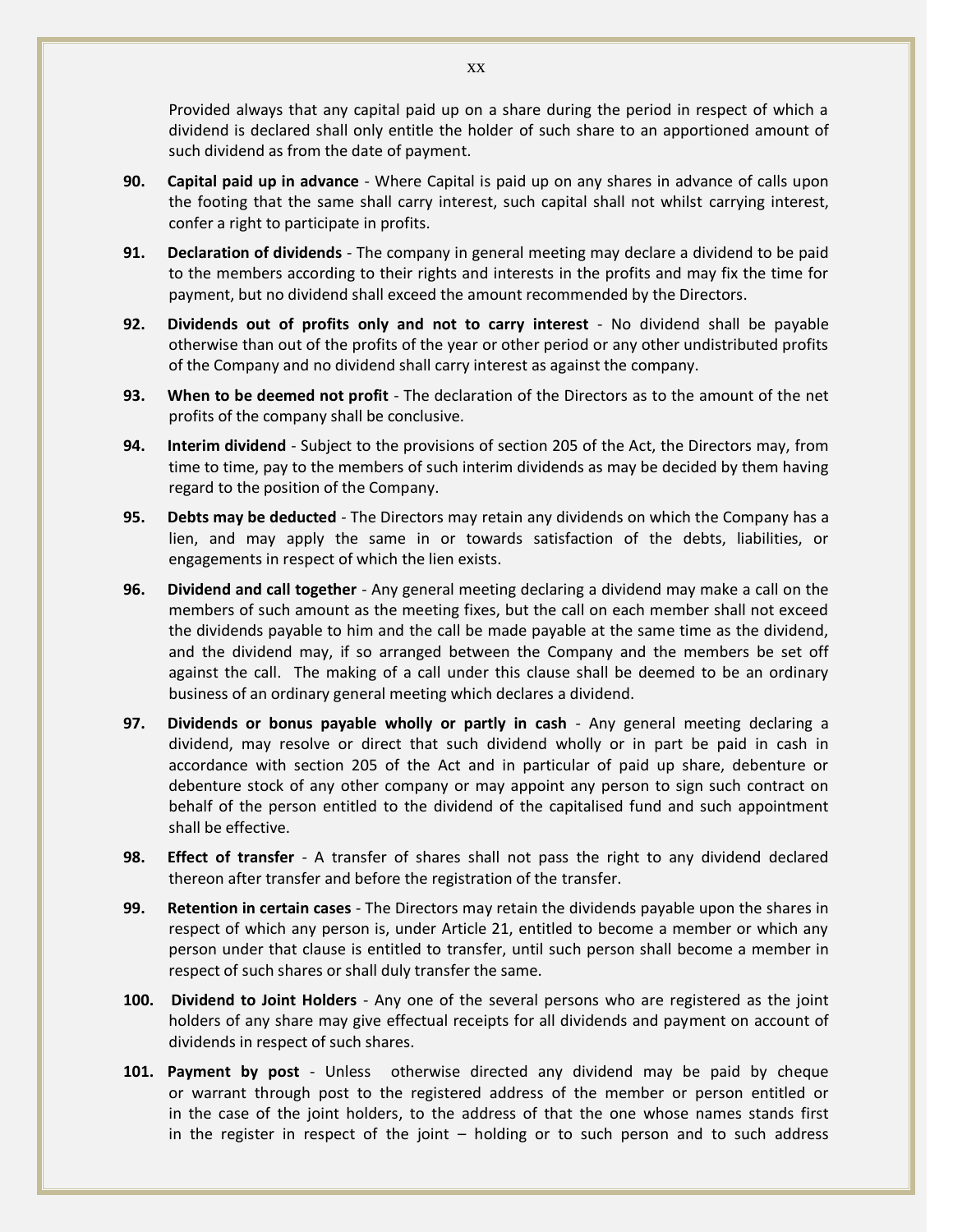as the share-holder or joint holder may in writing direct and every cheque or warrant so sent shall be made payable to the order of the person to whom it is sent.

- **102. Notice of Dividend** Notice of the declaration of any dividend whether interim or otherwise, shall be given to the holders of registered shares in the manner hereinafter provided.
- **103. Unclaimed divided** All dividends unclaimed for one year after having been declared may be invested in the manner laid down in the Act from time to time.
- **104. Accounts to be kept** The Company shall cause to be kept proper books of accounts with respect to -
	- (a) all sums of money received and expended by the company and the matters in respect of which the receipt and expenditure takes place;
	- (b) all sales and purchases of goods by the company and:
	- (c) the assets and liabilities of the company

- **105. Inspection of account books** The books of account shall be kept at the registered office of the company or subject to the provisions of Section 209 of the Act at such other places as the Directors shall think fit and shall be open to inspection by the Directors during business hours.
- **106. Inspection of Members** The Directors shall, from time to time, determine whether and to what extend and at which times and places and under what conditions or regulations and the accounts and books of the company or any of them shall be open to inspection of members (not being Directors) and no member not being a Director shall have any right of inspecting any account or book or document of the company except as conferred by law or authorized by Directors or by the Company in General meeting.
- **107. Annual accounts and Balance sheet** The Directors shall at some date not later than 18 months after the incorporation of the company and subsequently once at least every year lay before the company in general meeting a balance sheet and profit and loss account, in the case of the first account since the incorporation of the company and in any other case since the proceeding account made up to a date not earlier than the date of the meeting by more than six months.
- 108. Annual reports of Directors The Governor<sup>xvii</sup> shall cause an annual report to be made out and attached to every balance sheet and a report with respect to the State of the Company's affairs, the amount, if any, which they recommend should be paid by way of dividend and the amount, if any which they propose to carry to the Reserve Fund, General reserve or reserve account shown specifically on the balance sheet or to a Reserve Fund, General Reserve or Reserve Account to be shown specifically in a subsequent balance sheet. The report shall be signed by the Chairman of the Board on behalf of the Directors if authorized in this behalf by the Directors and when he is not so authorized shall be signed by such number of Directors as are required to sign the balance sheet and the profit and loss account by virtue of sub  $$ sections (1) and (2) of section 215 of the Act.

Article 108 of Articles of Association had been amended vide Special Resolution passed at the 26th Annual General Meeting **of the Company dated 23/09/2000 to substitute the word "GOVERNMENT" with the word "GOVERNOR."** 

**Article 108 of Articles of Association had been amended vide Special Resolution passed at the 21st Annual General Meeting of the Company dated 29/09/1995.**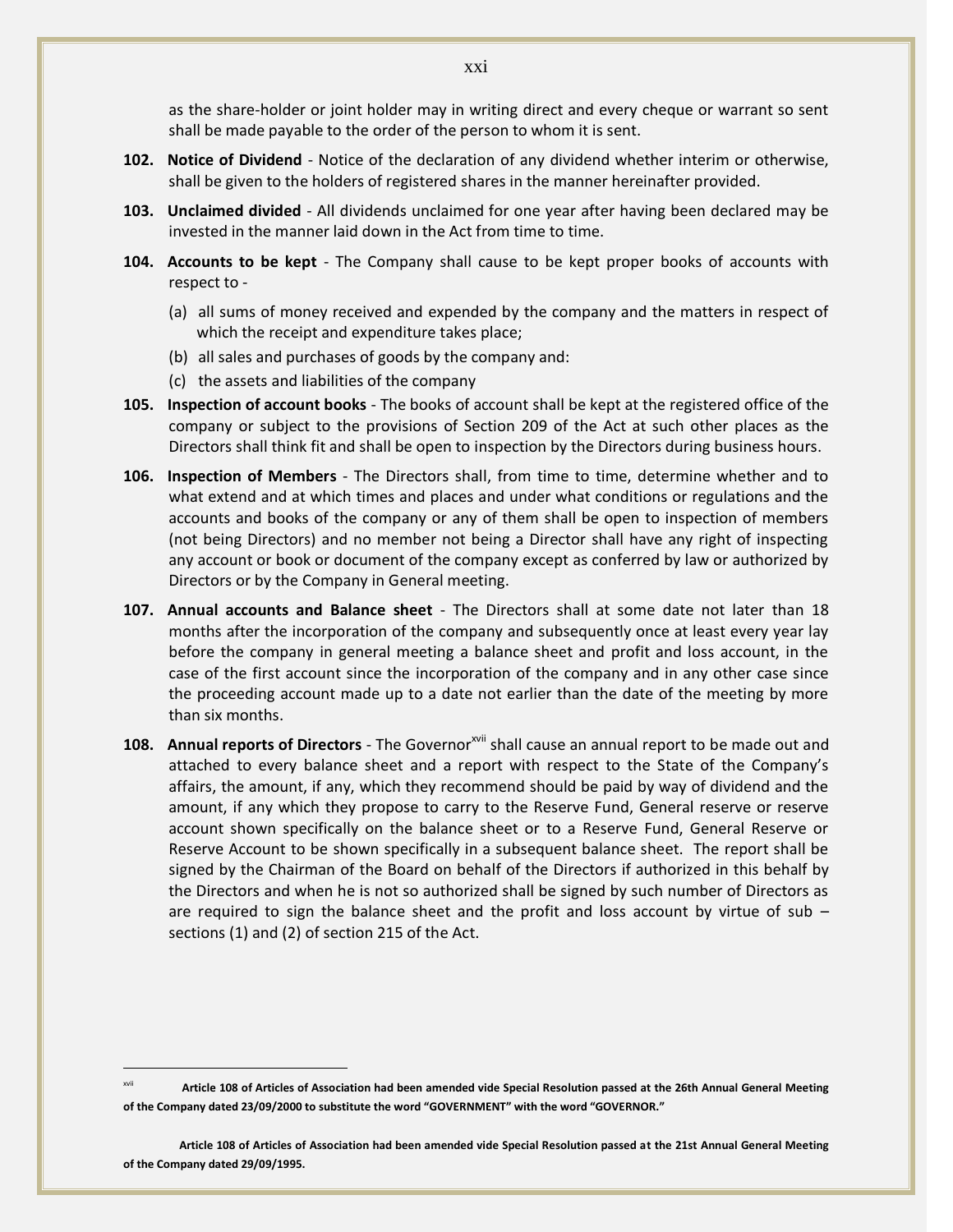- **109. Contents of profit and loss account** Forms of balance sheet and profit and loss account should be in accordance with the provisions of section 211 of the Act. The profit and loss account shall, in addition to the matters referred to in section 211 of the Act, show, arranged under the most convenient heads, the account of gross income, distinguishing the several sources from which it has been derived and the amount of gross expenditure, distinguishing the expenses of the establishment, salaries and other like matters. Every item of expenditure fairly chargeable against the year's income shall be brought into account so that a just balance of profit and loss may be laid before the meeting, and in cases where and item of expenditure which may in fairness be distributed over several years has been incurred in any one year, the whole amount of such item shall be stated, with the addition of their reasons why only a portion of such expenditure is charged against the income of the year.
- **110. Balance sheet and profit and loss account to be sent to members** The Company shall send a copy of such balance sheet and profit and loss account together with a copy of the auditor's report to the registered address of every member of the company in the manner in which notices are to be given hereunder at least twenty one days before the meeting at which it is to be laid before the members of the company and shall deposit a copy at the registered office of the company for inspection of the members of the company during a period of at least twenty one days before that meeting.
- **111. The Board of Directors to comply with sections 209 to 222 of the Act** The Directors shall in all respects comply with the provisions of section 209 to 222 of the Act or any statutory modification thereof for the time being in force as may be applicable to the company.
- **112. Accounts to be audited annually** Once at least in every year the accounts of the company shall be examined and the correctness of the profit and loss account and the balance sheet ascertained by one or more auditors as provided in the Act.
- **113. Appointment of auditors** The auditors of the company shall be appointed or reappointed by the Central Government on the advice of the Comptroller and Auditor General of India and their rights and duties shall be regulated by sections 224 to 233 of the Act.
- **114. Auditors right to attend meetings** The auditors of the company shall be entitled to receive a notice and to attend any general meeting of the company at which any accounts which have been examined or reported on by them are to be laid before the company and may make statement or explanation they desire with respect to the accounts.
- **115. Powers of the Comptroller & Auditor General of India** The Comptroller and Auditor General of India shall have power -
	- (a) to direct the manner in which the Company's accounts shall be audited by the auditors appointed in pursuance of Article 117 thereof and to give such auditors instructions in regard to any matter relating to the performance of their functions as such and
	- (b) to conduct a supplementary or test audit of the Company's accounts by such person or persons as he may authorize in his behalf, and for the purposes of such audit, to have access at all reasonable times, to all accounts, account books, vouchers documents and other papers of the company and to require information to be furnished to any person or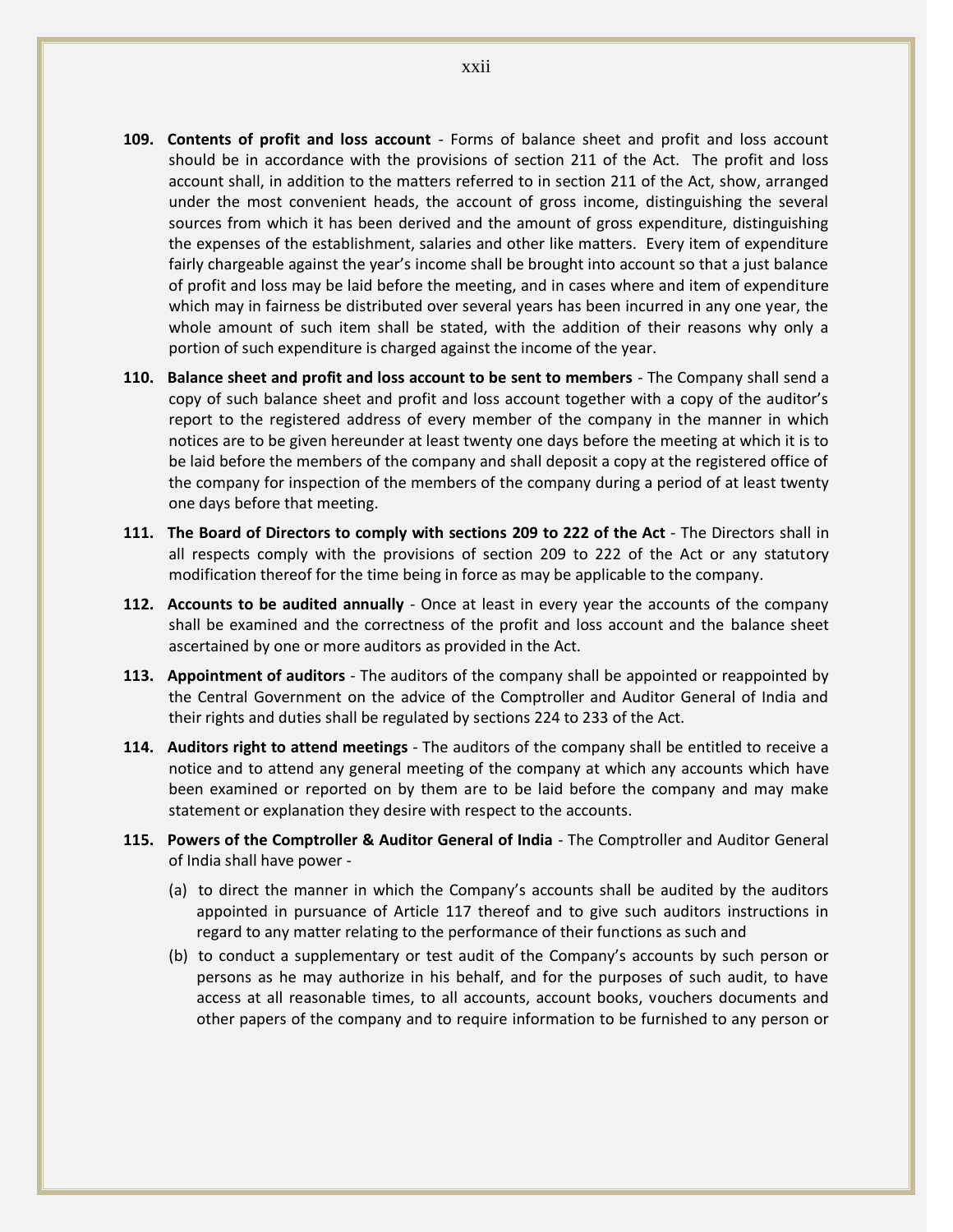persons so authorized, on such matter, by such person or persons so authorized on such matter by such persons or persons and in such form as the Comptroller and Auditor General of India may by general or special order, direct.

**116. Comments upon or supplement to audit report by the Comptroller and Auditor General of India to be placed before ordinary meetings** - The auditors aforesaid shall submit a copy of their audit report of the Controller and Auditor General of India who shall have the right to comment upon or supplement the audit report in such manner as he may think fit. Any such comments or supplements to the audit report shall be placed before the annual general meeting of the company at the same time and in the same manner as the audit report.<sup>xviii</sup>

(a). The Company shall submit a copy of the Balance Sheet and Profit and Loss Account with a copy of Auditor's Report to Principal Secretary (Finance), Government of Kerala who shall have the right to comment upon the Audit Report in such a manner as he/she thinks fit. Any such comment to the Auditors Report shall be placed before the AGM at the same time and in the same manner as the Audit Report.

- **117. Accounts to be deemed finally settled** Every account of the Company when audited and approved by a general meeting shall be conclusive excepts as regards any error discovered therein within three months next after the approval thereof. Whenever any such error is discovered within period, the account shall forthwith be corrected and thenceforth shall be conclusive.
- **118. Rights of the Governor to issue directives***xix xx* Not withstanding anything contained in any of these articles, the Governor may, from time to time issue such directives or instructions as may be considered necessary in regard to the finances, conduct of business and affairs of the Company. The Company shall give immediate effect to the directives or instructions so issued. In particular the Governor will have the powers:
	- (1) to give directions to the enterprise as to the exercise and performance of its function in matters involving National security or substantial public interest;
	- (2) to call for such returns, accounts and other information with respect to the property and activities of the enterprise as may be required from time to time;
	- (3) to approve the enterprise's five year and annual plans of development and the enterprise's capital budget;
	- (4) to approve agreements involving foreign collaboration proposed to entered into by the enterprise.

 $\overline{a}$ 

**Article 118 of Articles of Association had been amended vide Special Resolution passed at the 21st Annual General Meeting of the Company dated 29/09/1995.**

<sup>xx</sup> Article 118 was amended to replace the existing Article with new Article 118 at an Extra-Ordinary meeting of the shareholders held on **10/07/1976.**

#### xxiii

xviii **Article 116 of Articles of Association was amended to include Article 116 (a) vide Special Resolution passed at the 30th Annual General Meeting held on 17-09-2004.**

xix Article 118 of Articles of Association had been amended vide Special Resolution passed at the 26th Annual General Meeting of the **Company dated 23/09/2000 to substitute the word "GOVERNMENT" with the word "GOVERNOR."**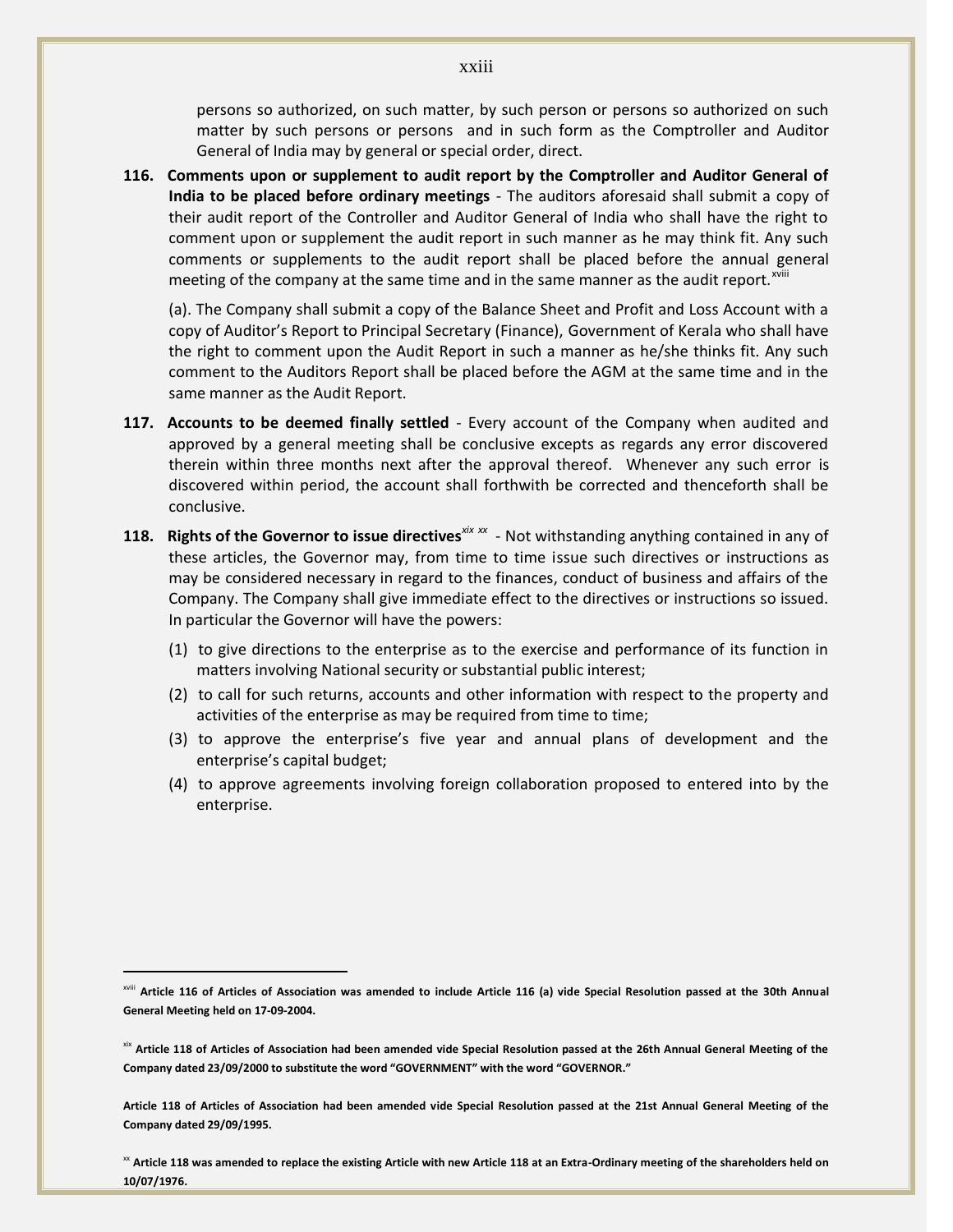- **119. How notices to be served on members** A notice may be given by the company to any member either personally or by sending it by post to him to his registered address or (if he has no registered address) to the address if any supplied by him to the company for the giving of notice to him.
- **120. Notification of address by a holder of registered place of address** A holder of registered shares, who has no registered place of address may, from time to time, notify in writing to the company an address, which shall be deemed his registered place of address within the meaning of this article.
- **121. When notice may be given by advertisement** If a member has no registered address and has not supplied to the company any address for the giving of notices to him, a notice addressed to him and advertised in newspapers circulating in the neighborhood of the registered office of the company, shall be deemed to be duly given to him on the date of which the advertisement appears.
- **122. Notice of Joint holders** A notice may be given by the company to the Joint holders of a share by giving the notice to the joint holder named first in the register in respect of the share.
- **123. How notice to be given to representatives of a deceased or bankrupt member** A notice may be given by the company to the persons entitled to a share in consequence of the death or insolvency of a member by sending it through the post in a prepaid letter addressed to them by name or by the title or representatives of the deceased or assignee of the insolvent or by any like description, at the address (if any) supplied for the purpose by the persons claiming to be so entitled or (until such an address has been so supplied) by giving notice in any manner in which the same might have been given if the death or insolvency had not occurred.
- **124. To whom notice of general meeting to be given** Notice of every general meeting shall be given in the same manner hereinbefore authorized to (a) every member of the company except those members who having no registered address have not supplied to the company an address for the giving of notice of them, and also to (b) every person entitled to a share in consequence of the death or insolvency of a member, who but for his death or insolvency, would be entitled to receive notice of the meeting provided the company has due notice.
- **125. Transferees etc. bound by prior notice** Every person who by operation of law, transfer or other means whatsoever shall become entitled to any share be bound by every notice in respect of such share which previously to his name, address and title to the share being notified to and registered by the company, shall be duly given to the person from whom he derives his title to such shares.
- **126. How notice to be signed** The signature to any notice to be given by the company may be written or printed.
- **127. How time to be counted** Where a given number of days, notice or notices extending over any other period is required to be given the days of service shall unless it is other wise provided, be counted in such number of days or other period.
- **128. Distribution of assets on winding up** If the company shall be wound up and the assets available for distribution among the members as such shall be insufficient to repay the whole of the paid up capital, such assets shall be distributed so that as nearly as may be the losses shall be borne by the members in proportion to the capital paid up or which ought to have been paid up at the commencement of the winding up on the shares held by them respectively. And if in a winding up the assets available for distribution among the members shall be more than sufficient to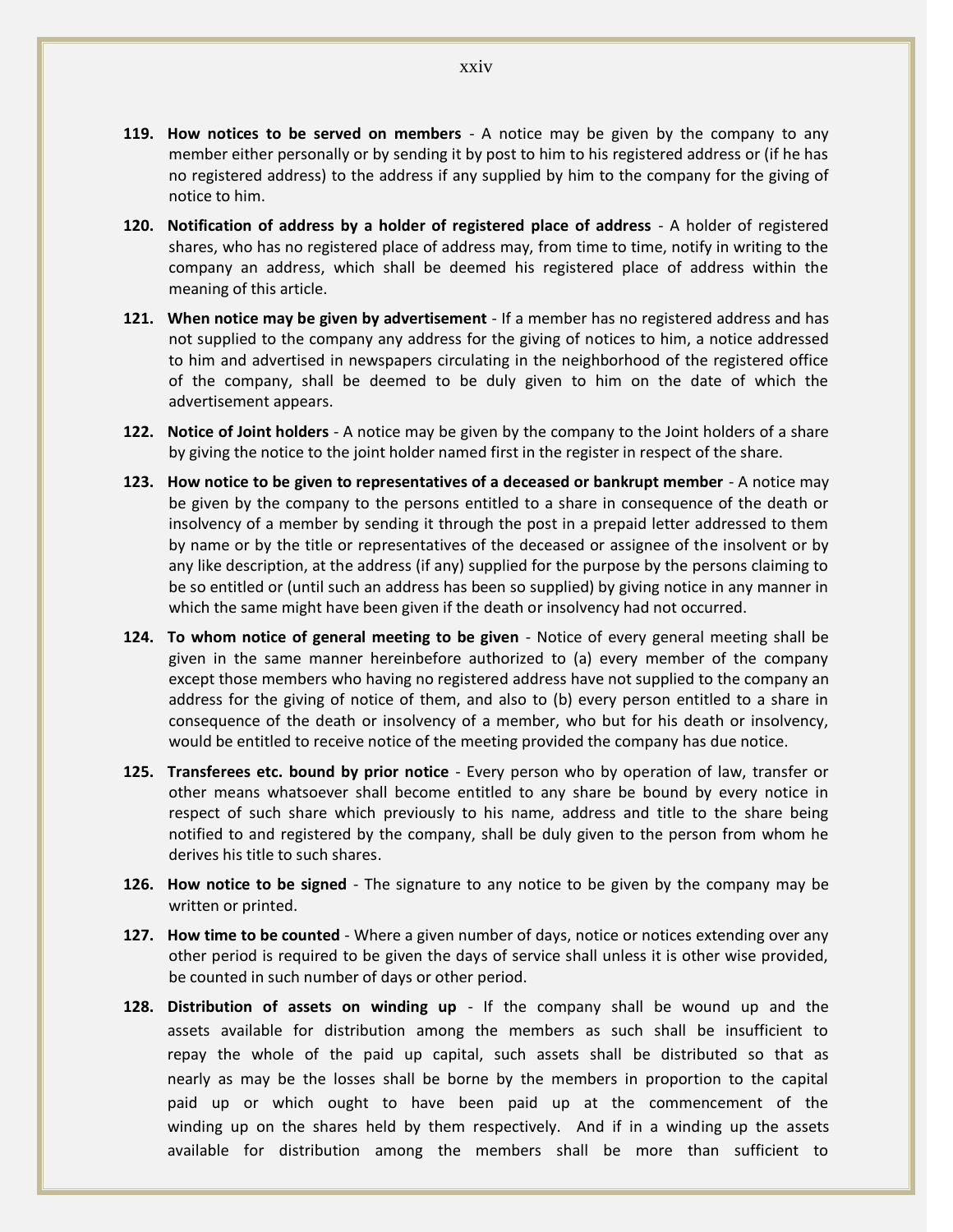repay the whole of the capital paid up the excess shall be distributed among the members in proportion to the capital paid up or which ought to have been paid up on the share held by them respectively. But this clause shall be without prejudice to the right of the holders of shares issued upon special terms and conditions.

- **129. Secrecy Clause** No member shall be entitled to require discovery or any information respecting any detail of the company's trading or any matter which may be in the nature of a trade secret, mystery of trade, or secret process which may relate to the conduct of the business of the company and which in the opinion of the Directors it will be inexpedient in the interests of the members of the company to communicate to the public.
- **130. Indemnity** Subject to the provisions of Section 201 of the Act, every Director, Manager, Auditor, Secretary and other Officer or servant of the Company should be indemnified, by the Company against, and it shall be duty of the Directors, out of the funds of the company to pay all costs losses and expenses which any such officer or servant may incur or become liable by reason of any contract entered into, or act or thing done by him as such officer or servant or in any way in the discharge of his duties; and the amount for which such indemnity is provided shall immediately attach as a lien on the property of the Company, and have priority as between the member over all other claims.
- **131. Individual responsibility of Directors** No Director or other officer of the Company shall be liable for the acts, receipts, neglects or defaults or any other Director or Officer of the company or for joining in any receipt or other act for conformity or for any loss or expenses happening to the company through the insufficiency or deficiency of title to any security in or upon which any of the moneys of the company shall be invested or for any loss or damage arising from the bankruptcy, insolvency or tortuous act or any person with whom any moneys, securities or effects shall be deposited or for any other loss, damage or misfortune whatever which shall happen in the execution of the duties of his office or in relation thereto, unless the same happen through his own negligence, default, misfeasance, breach of duty or breach of trust.
- **132.** The Company is a Government Company within the meaning of Section 617 of the Act.